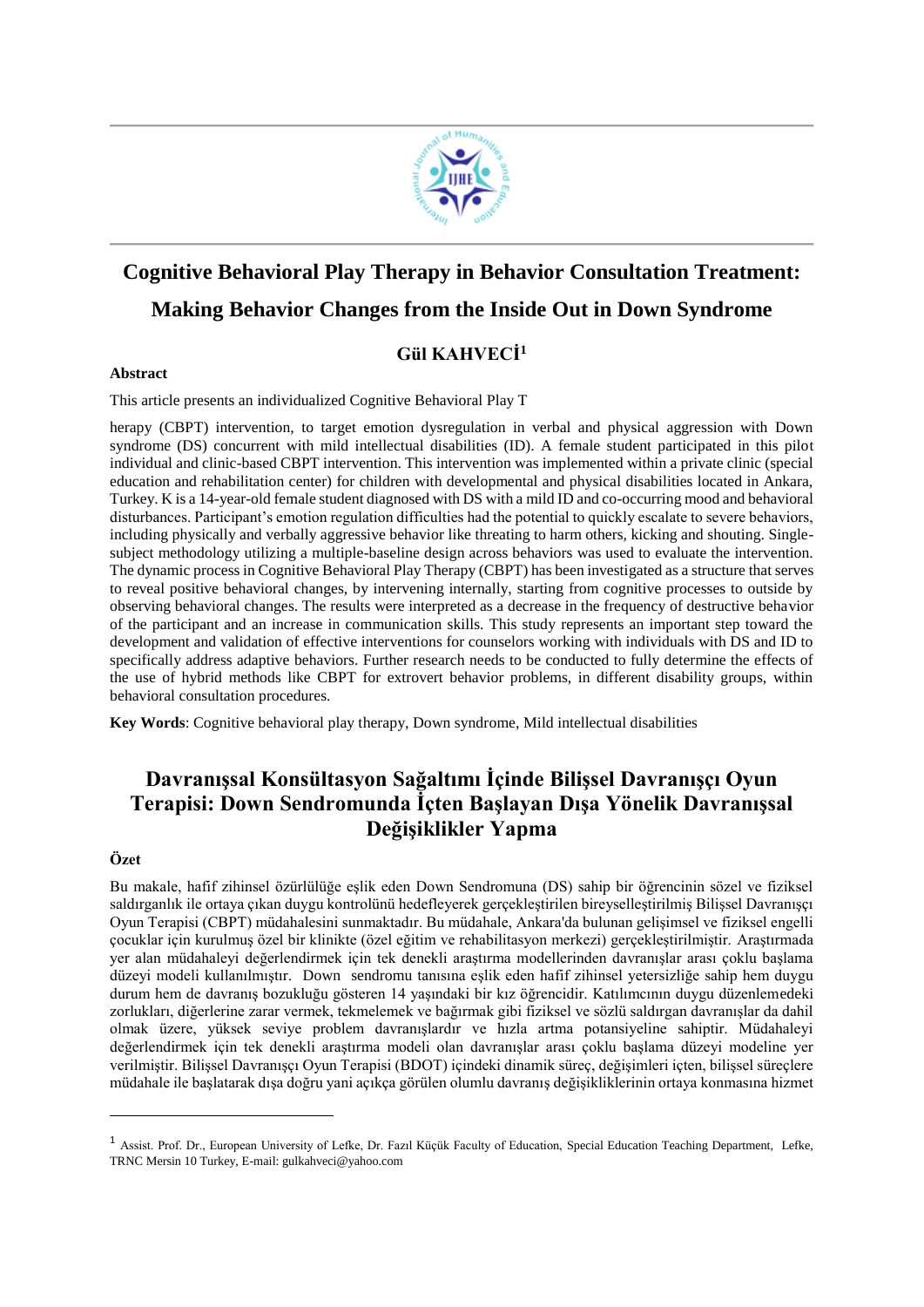eden bir yapı şeklinde araştırmada yer almıştır. Sonuçlar katılımcının yıkıcı davranış sıklığında azalma ve iletişim becerilerinde artış şeklinde yorumlanmıştır. Bu çalışma, DS ve hafif zihinsel yetersizliği olan bireylerle çalışan danışmanlar için, özellikle uyum davranışlara yönelik etkin müdahalelerin geliştirilmesi ve onaylanmasına yönelik önemli bir adım teşkil etmektedir. BDOT gibi hibrid yöntemlerin dışavurum davranış sorunları için, farklı yetersizliğe sahip gruplarda davranışsal konsültasyon süreçleri içerisinde araştırılmasına ihtiyaç vardır.

**Anahtar Kelimeler:** Bilişsel davranışçı oyun terapisi, Down sendromu, Hafif zihinsel yetersizlik

# **Introduction**

There are increasing evidence which suggests that there are distinctive cognitive and behavioral profiles related to intellectual disabilities (ID) among several genetic syndromes including DS (Rosner, Hodap, Fidler, Sagun & Dykens, 2004). All affected individuals exhibit cognitive impairments like learning difficulties, delayed language development, impaired memory, neurobehavioral abnormalities, and improper executive functions (Lott & Dierssen, 2010; Tau & Peterson, 2010). Executive functions can be explained as the dynamic flow of procedures with a self-regulatory system including inhibitory control, sustained attention-planning and flexibility-memory that organizes and directs cognitive, behavioral and emotional activity (Pennington & Ozonoff 1996).

Lack of executive function (EF) skills can be considered as un-adaptive, these behaviors may not be goal-directed and individuals with DS demonstrate such deficits (Lee et al., 2011). DS neuroanatomical phenotype, shows specific reductions in the size of the frontal lobes (Nadel, 2003), an area of the brain related to EF (Tau & Peterson, 2010). Dysfunction in the executive system, such as difficulties with emotional regulation or inhibitory control, might give rise to maladaptive and problematic behaviors. Working on EF may help children with disabilities, succeed socially by supporting emotion regulation, interpersonal cooperation, and aggression control (Hughes & Ensor, 2011). In a reverse case emotional development and processes of emotion regulation are considered to influence executive cognitive functions, including working memory, inhibitory control, and mental flexibility which are important for the effortful regulation of attention and behavior.

In DS some abnormalities can be observed in molecular level apart from neuroanatomical phenotype malformations. Some of the basic molecular mechanisms may include gene overexpression which interferes with brain development and function. Thus, DS can be associated with many neurological complications, including cognitive deficits, seizures, earlyonset dementia that resembles Alzheimer's disease, and neurological complications of many systemic disorders (Dierssen, 2012). Some related anomalies involved an adverse effect on frontal and anterior temporal structures and relative sparing of posterior brain areas, which is generally consistent with DS cognitive topology. Results from a brain functional status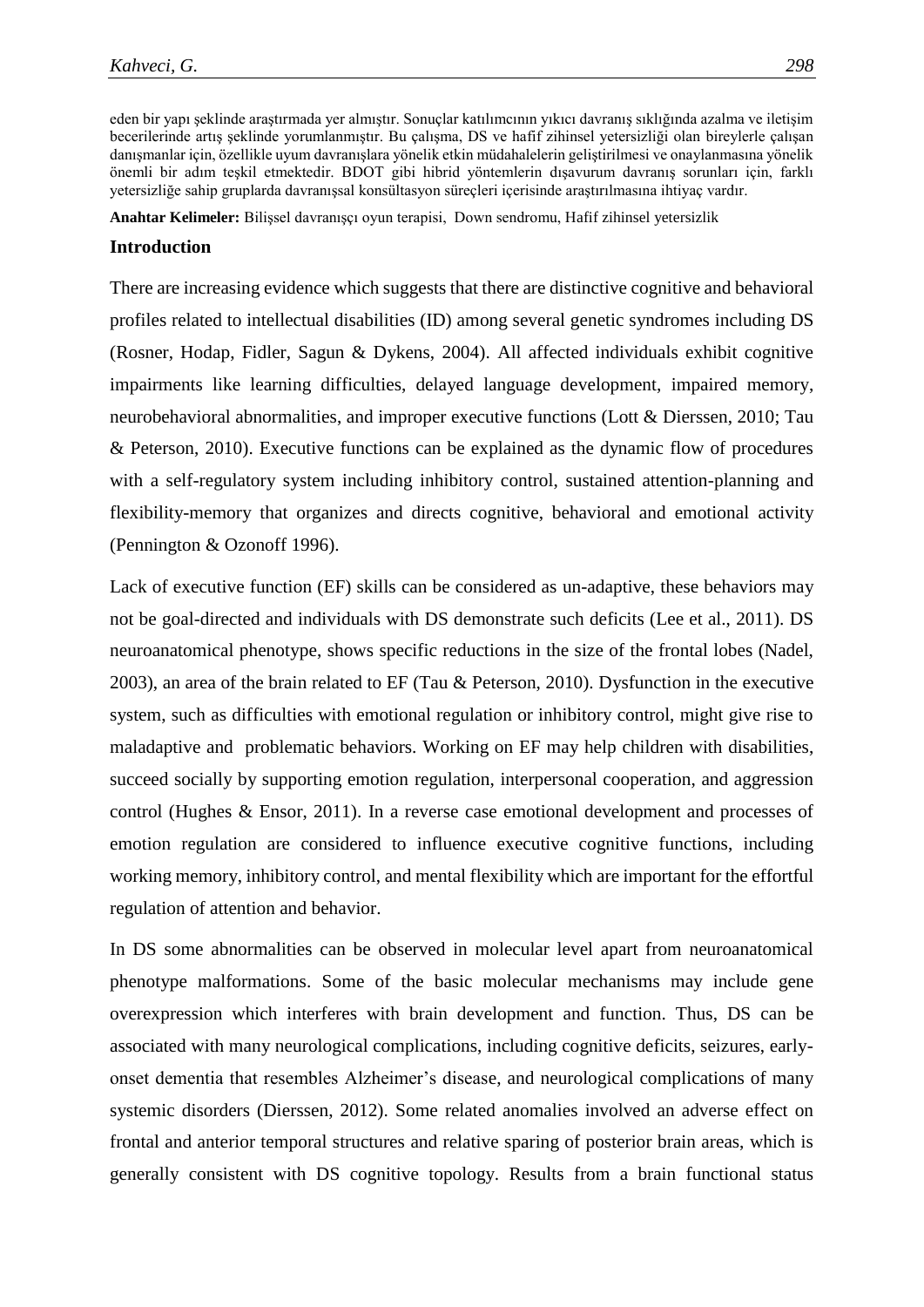functional connectivity MRI study suggest a distinctive brain functional organization in DS showing a pattern of anomalous connectivity that correlates with poor adaptive behavior, particularly in the communication domain (Pujol et al., 2015). Adaptive behaviors, which are the social, and specially demanding on communication, practical and conceptual skills learnt and are performed by individual so they can function in home, school and society (AAIDD, 2010) has been an area of interest for research about people with intellectual disabilities like DS. Some adaptive behaviors in DS related research subjects include: adaptive behaviors relations to cognitive function (Harrison & Oakland, 2003), self-determination or quality of life (Nota et al. 2007; Sheppard & Unsworth 2011), and the implications for educational (De Bildt, Sytema, Kraijer, Sparrow, & Mindera, 2005), vocational (Su, Lin, Wu, & Chen 2008) and independent living (Felce & Emerson, 2001) success. Studies have documented that behavior problems have been associated with impaired adaptive functioning in individuals with Down syndrome (Borthwick-Duffy, Lane, & Widaman, 1997) and low performance in adaptive functioning makes individuals with DS difficult to live as independent adolescents or adults (Dykens, Hodapp, & Evans, 2006; Hawkins, Eklund, James, & Foose, 2003). Considering the link between adaptive functioning and social skills, compared with typically developed peers to children with Down syndrome, second group had significantly greater problems with attention and social skills (van Gameren-Oosterom et al., 2011). During adolescence and adulthood, individuals in this group are at significant risk for depression (Collacott, Cooper, & McGrother, 1992; Holland, Hon, Huppert, & Stevens, 2000; Holland, Hon, Huppert, Stevens, & Watson, 1998; Nicham et al., 2003; van Gameren-Oosterom et al., 2013; Warren, Holroyd, & Folstein, 1989). Depression in individuals with intellectual disabilities arises from biological predisposition and adverse psychosocial experiences, such as social rejection including bullying, and failure. Limitations in cognition and problem-solving ability along with deficits in adaptive, social, and interpersonal coping skills, the negative impact of these situations may end up with an adverse outcome. Finally, as a big picture Cooper, Smiley, Morrison, Williamson, and Allan (2007), claims that an increased prevalence of depression in individuals with ID could be expected because of the numerous biological, psychological, social, and developmental disadvantages in this population. People with DS may experience mental health difficulties such as depression and it is vital that this condition is treated effectively. Signs and symptoms including withdrawal, poor self-image, distorted and bizarre perceptions, and feelings of uselessness, hallucinations and delusions may be caused by treatable mental illnesses. Motivation-based symptoms may present in the context of depression in DS as well (Janzing, Teunisse, Bouwens, van't Hof, & Zitman, 1999). Motivation symptoms include loss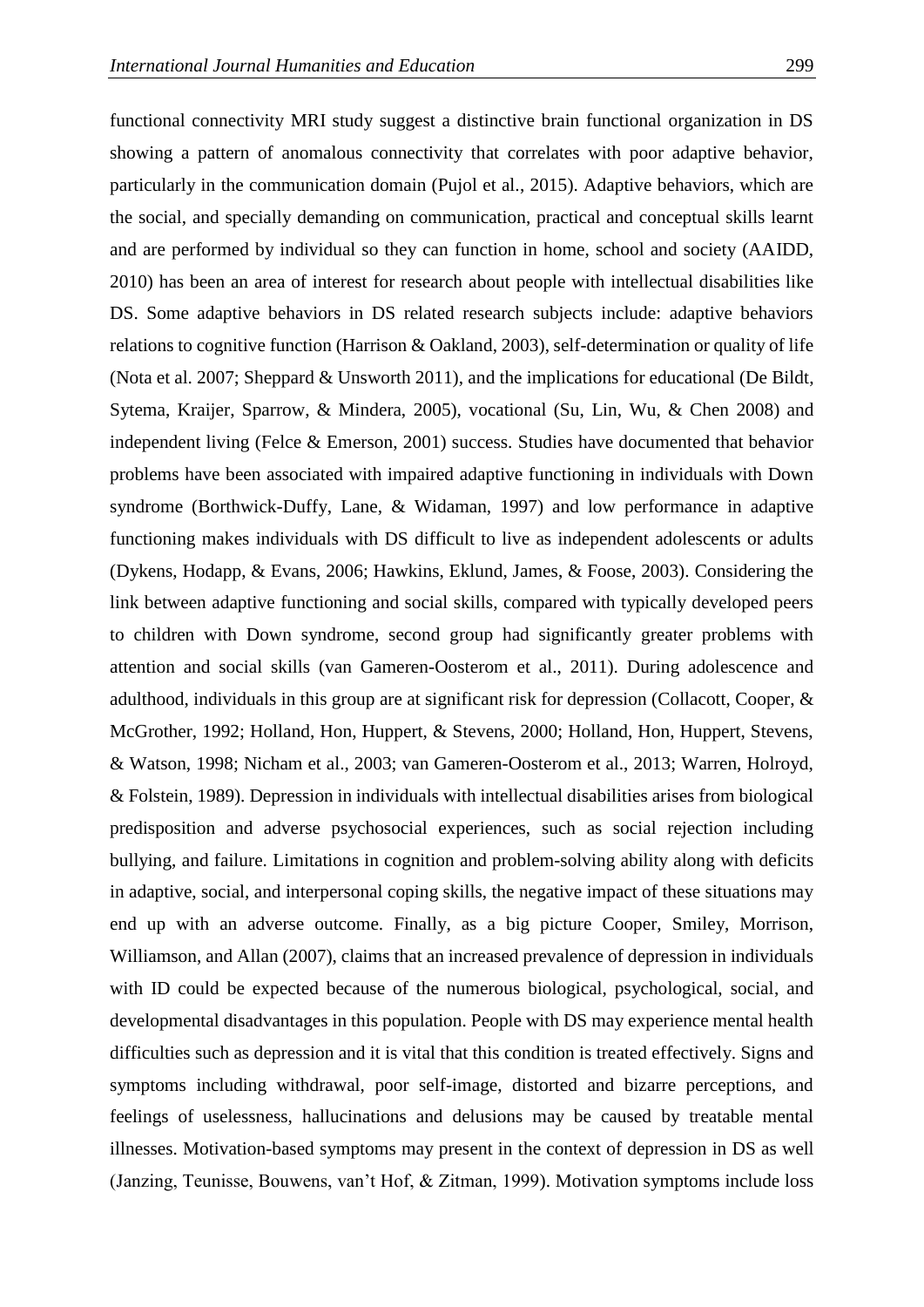of interest, psychomotor retardation, fatigue, and impaired concentration and are contrasted to depressive symptoms, symptoms reflecting change of mood before the age of 35, such as sadness, crying spells and aggressive behavior (Sung et al., 1997; Warren, Holroyd, & Folstein, 1989). Interventions may involve counseling for which special skills are required, behavioral management, psychological therapy or the use of medication. Additionally, the indicative of a mental disorder in childhood and adolescence should not be confused with the normal characteristics of developmental stages, which may present similar pathological symptoms.

Depression may interfere with the development of adaptive behavior especially this negative effect may be stronger with respect to the adaptive behavior of younger people (Cooper  $\&$ Collacott, 1993). Prasher and Hall (1996) reported findings showing that baseline scores of adaptive function in 10 depressed individuals with DS were significantly lower and scores for maladaptive behaviors were higher than in non-depressed, control groups with DS. After oneyear follow-up, most individuals who received treatment were still symptomatic but showed evidence of improvement in adaptive functioning and reductions in maladaptive behavior. However, untreated behavior problems have been associated with deficits in education thus leading to decline in school success and quality of life (Foley et al., 2013). Age appropriate social behavior will enable any child and adolescent to have a happier social life, be accepted by friends and be welcomed in leisure activities. Although, several approaches to the management of emotional challenging behaviors in children with special education needs have been identified in the literature like manipulation of environmental stimuli, reinforcement, punishment, functional communication training, and social skill training (Horner, Carr, Strain, Todd, & Reed, 2002; Matson, Dixon, & Matson, 2005) they are mostly based on applied behavioral analytic principles. Such interventions have typically focused on the reduction of observable disruptive behaviors through the use of external controlling stimuli. Dependence on these interventions, however, might mean that individuals with challenging behaviors will continue to require ongoing provision of supports involving external controls, and this could restrict their independence (Whitaker, 2001). People with ID have had little access to psychotherapeutic interventions (Boumparis, Karyotaki, Kleiboer, Hofmann, Cuijpers, 2016) for increasing their adaptive behavior and as a consequence for decreasing depression however, different psychotherapeutic modalities including psychodynamic, cognitive-behavioral and cognitive therapies can be effectively applied in this group (Willner, 2005). According to Willner, the treatment should be matched to the cognitive capacities of the patients. Current behavioral methods have been shown to be successful in controlling problem behaviors, but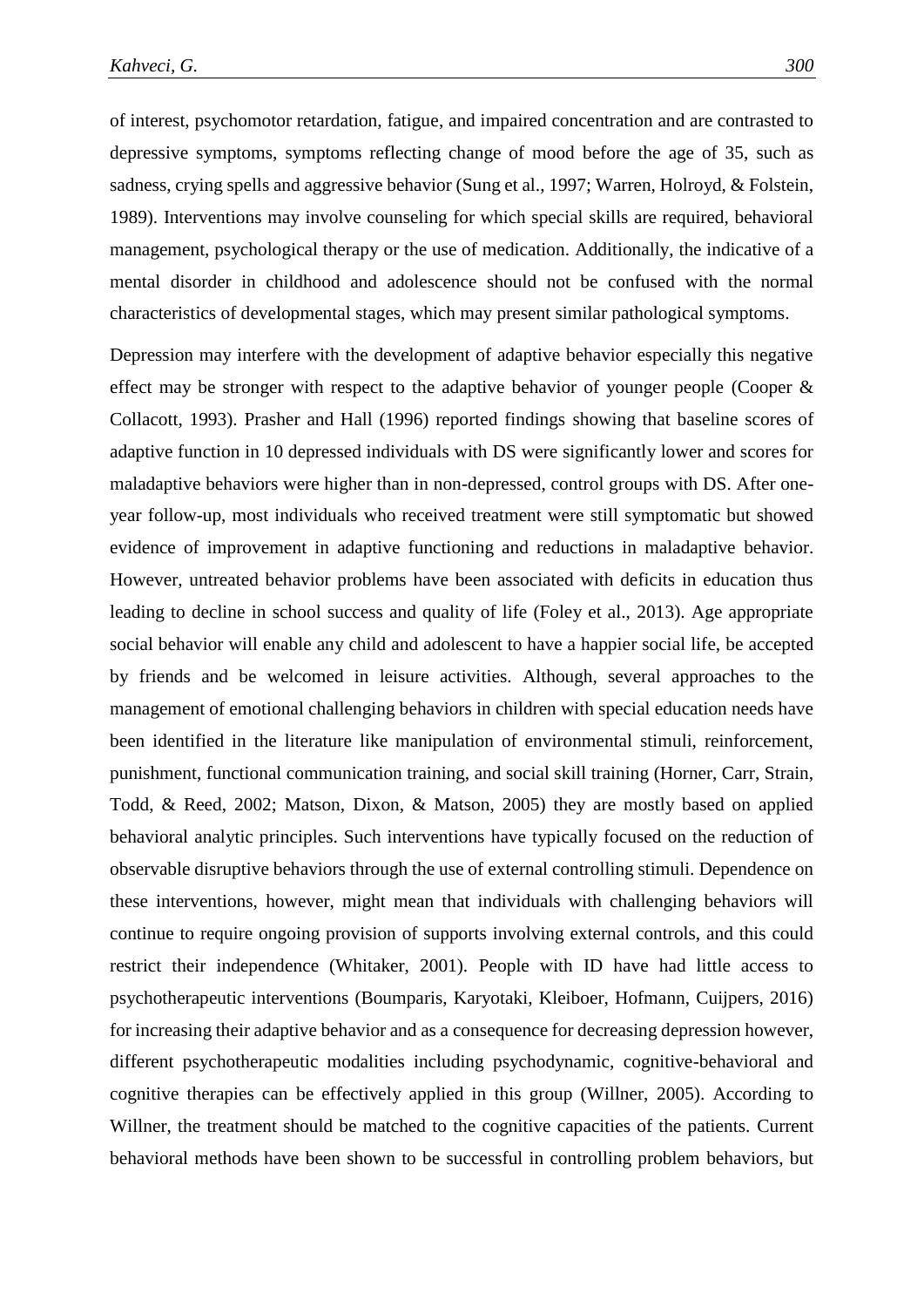they are of limited value to individuals with emotional problems (Willner, 2005). In the case of depression, cognitive behavioral therapy (CBT) has been adapted to the abilities of individuals with milder levels of ID. Lindsay, Howells, and Pitcaithly (1993) concluded about the feasibility of CBT in individuals with depression and mild ID. Other researchers like McCabe, McGillivray, and Newton (2006) showed the effectiveness of a staff-administered CBT program in a larger community-based sample of individuals with mild ID and depressive symptoms. Recently, CBT and Behavior-Analytic Approaches combined to Target Severe Emotion Dysregulation in Verbal Youth with Autism Spectrum Disorder and ID (Parent, Birtwell, Lambright, 2016).If CBT is not appropriate for young children, Knell (1993a, 1993b, 1994) argued that several modifications can be applied to achieve an effective therapy by using puppets and stuffed animals and making a hybrid of CBT and Play Therapy (PT). Puppets, stuffed animals, and play can be used to model cognitive strategies, such as countering maladaptive beliefs and making positive self-statements. The therapist's flexible approach, decrease expectations for verbalizations can contribute significantly to the success of this therapeutic process. Helping the child cope by providing adaptive, positive way of perceiving problem situations via play can be critical in the child's ability to deal with them (Janatian, Nouri, Shafti, Molavi, and Samavatyan, 2008). Through the use of play, cognitive change can be communicated to children by modeling different point of views to a single situation. Examining evidence for distinctive cognitive and behavioral topology associated with the genetic syndrome (DS) is important because evidence of this nature is often used when deciding the most suitable intervention. During CBPT client's behaviors should be kept goal directed in an effort to satisfy personal needs as experienced in the unique phenomenal field that for that client constitutes reality and the phenomenal field includes everything that is experienced by the child (Landreth, 2002).The dynamic process in CBPT is an internally directed movement going towards outside by apparent behavioral changes for becoming a more positively functioning person; toward positive growth; toward improvement, independence, and more mature as a person.

Making a decision about the most suitable intervention and the implementation can be possible by behavioral consultation procedures which involves at least three individuals: the client, the consultee, and the consultant. The client can be a child who is exhibiting some sort of behavior problem(s) and has special interventional needs. The consultee is typically a caregiver for the client, usually a parent and/or teacher. The consultant can be counseling or special education professional, trained in a variety of treatment practices and techniques. Through the basic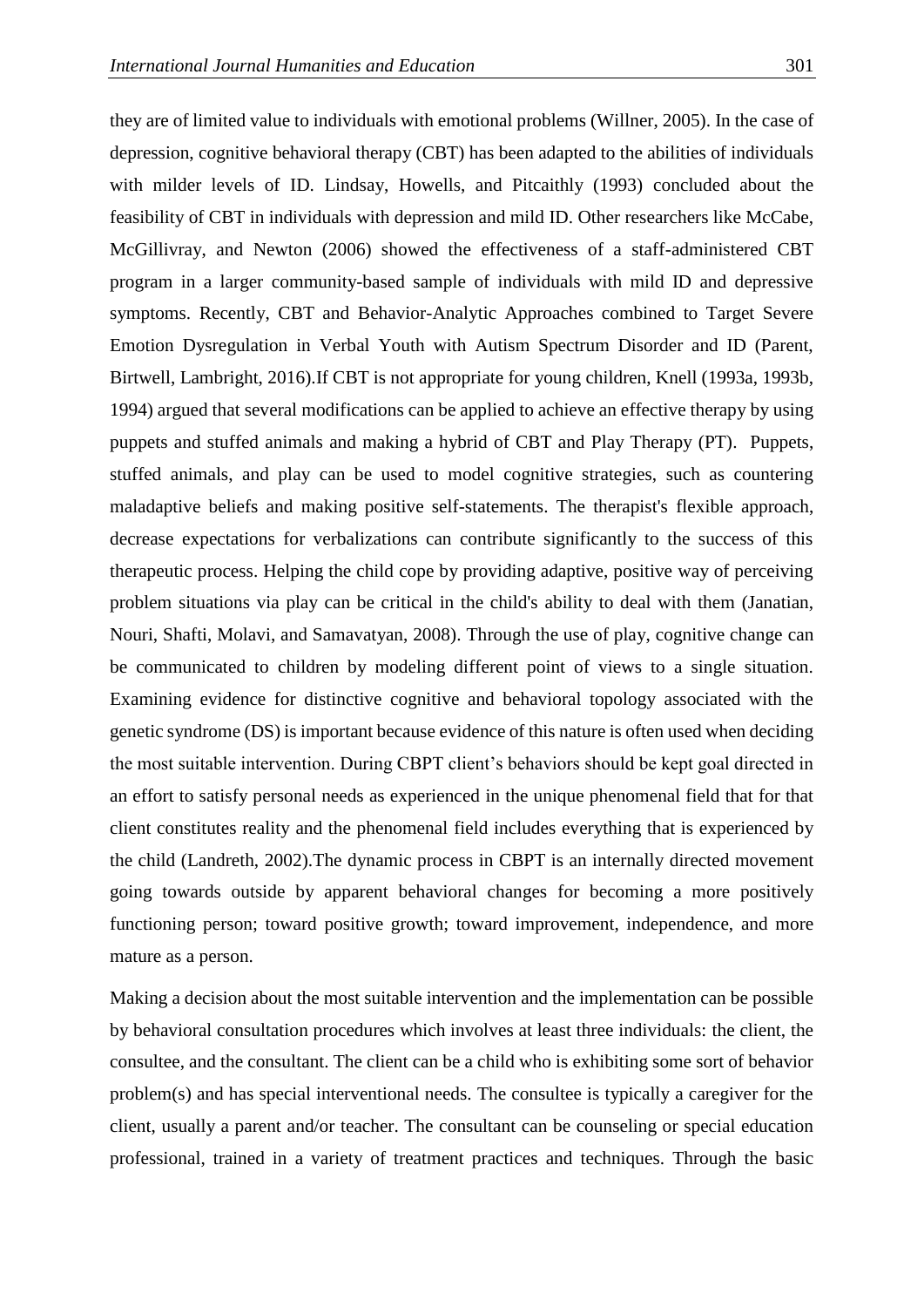consultation process, the consultant and consultee work together to address the challenging behaviors displayed by the client. The consultation process also can be used to increase the social competencies of the client. Each consultee has specific roles and shared responsibilities in the consultation treatment process. The consultant works with the consultee to elicit a clear description of the behavior problem(s) and goals, examine possible explanations for the behavior and gather direct or indirect data, develop a plan for treatment, and formulate a method for evaluating the effectiveness of the treatment (Ehrlich, & Kratochwill, 2002).The purpose of the present study was to apply CBPT and observe its effectiveness by targeting severe emotion dysregulation in verbal aggression, physical aggression, and development of proactive interpersonal skills via behavioral consultation processes to a 14 year old girl who has DS concurrent with mild ID The purpose of this reseach is to determine the effectiveness of CBPT intervention on three behaviors; appropriate communication initiation, verbal aggression and physical aggression in a student with Down syndrome.

## **Method**

The intervention was tailored to consider the coping skills shortage and meet the participant unique communication, adaptive, and socio-emotional challenges. First step is to gather direct and indirect observational data to elicit a clear description of the behavior problems and goals, including examining the possible explanations for the behavior as an assessment procedure, and then decide about the treatment techniques are detailed. The method used to evaluate this intervention is then presented, followed by the intervention outcomes. Finally, treatment outcomes, and future directions for clinical research are discussed in the conclusion.

# **Clinical Setting**

This intervention was implemented within a private clinic (special education and rehabilitation center) for children with developmental and physical disabilities located in Ankara, Turkey. The clinic provides educational services to children and adults ages 3 to 45, with developmental and physical disabilities using principles/strategies from applied behavior analysis (ABA) as well as cognitive-behavioral strategies like CBPT. The classrooms typically consist of one-toone (1:1) staff-student ratios. The school's educational team is composed of master-level clinical psychologist, an Asst. Prof. special education administrator, certified special education teachers and a physiotherapist. The clinic was accredited and licensed by the "Republic of Turkey Ministry of Education" in 1999.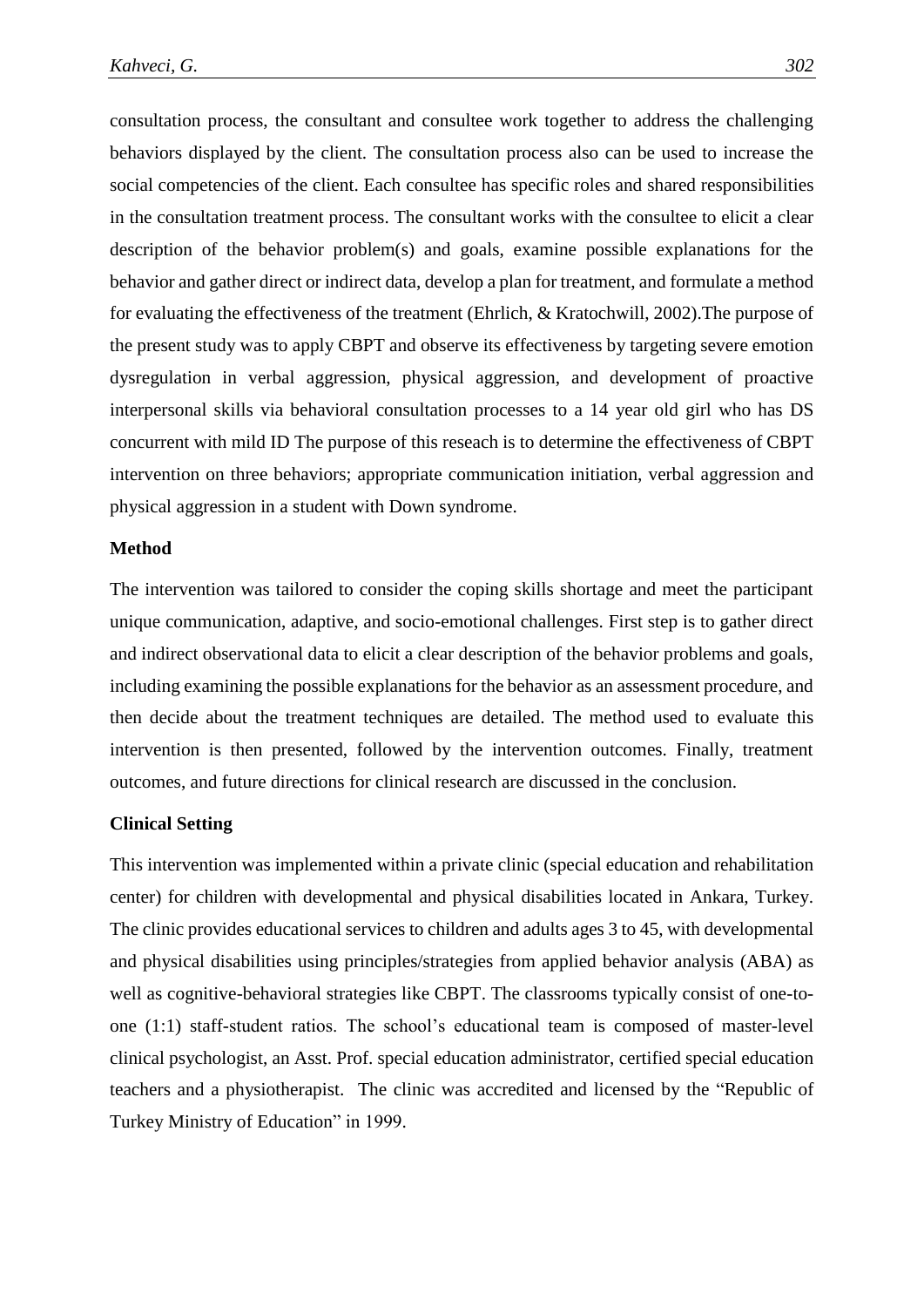# **Participant**

A female student participated in this pilot individual and clinic-based CBPT intervention. K is a 14-year-old female student diagnosed with DS with a mild ID and co-occurring mood and behavioral disturbances. She is fully conversational, although much of her conversation involves perseveration on preferred topics. Her IQ score is 65 (mild cognitive disability) (Wechsler Intelligence Scale for Children). K is in the 8th grade of an elementary school and receives support from the private clinic where K has been attending for five years. K has a score of 14 in the Boratav Depression Screening Scale (Bordepta) (maximum score 17) (showing that K is severely depressed) which is valid and reliable, including optimal sensitivity and specifity for recognizing depression. Bordepta was preferred because K answers yes or no type questions more easily. The concurrent validity of the scale as correlated with The Beck Depression Inventory and Trait Anxiety Scale were 0.812 and 0.763 respectively (Boratav, 2003). K refuses to go to school in the last month because she is severely depressed.

K has vision problems and wears glasses while reading and writing. K looks at the book from a distance of 30 cm. K can read the text given to her and answer comprehensive questions. K can retell the text, which contains 200 words, and describes the meaning of the proverbs and simple idioms. K counts forward from 1 to 500, and reads and writes numbers. K does manual sorting with two-digit numbers and solves the problems that need to be summed up. When performing subtraction operations, K performs the operation by counting forward, and solves simple problems that require subtraction operation independently. K takes drama and music lessons as a leisure time activity from the clinic. Behavior consultation interviews with family members and classroom teachers were noted that K can perform verbal and physical violence in school and at home, K had a great deal of reaction to small problems, difficulty in noticing how her behavior might affect other peers, difficulty in completing tasks in classroom academic work where there was anger outbursts in the school. In addition, there is a feeling that K can easily get upset, can get upset when the plan or routine changes, can explode due to minor reasons, behave in a more brutal or pure manner in the group, change the emotional state quickly, make caution in things she can do, and it was determined that K could drown in tears. In addition, K is aware of the fact that she is unable to complete successfully the academic activity that she has requested, because she is caught in a small detention and misses the main idea, controls more than her playmates, speaks or plays with a loud voice, K is determined that the time of attention is short. K had no previous history of participating in individual CBT, PT or CBPT.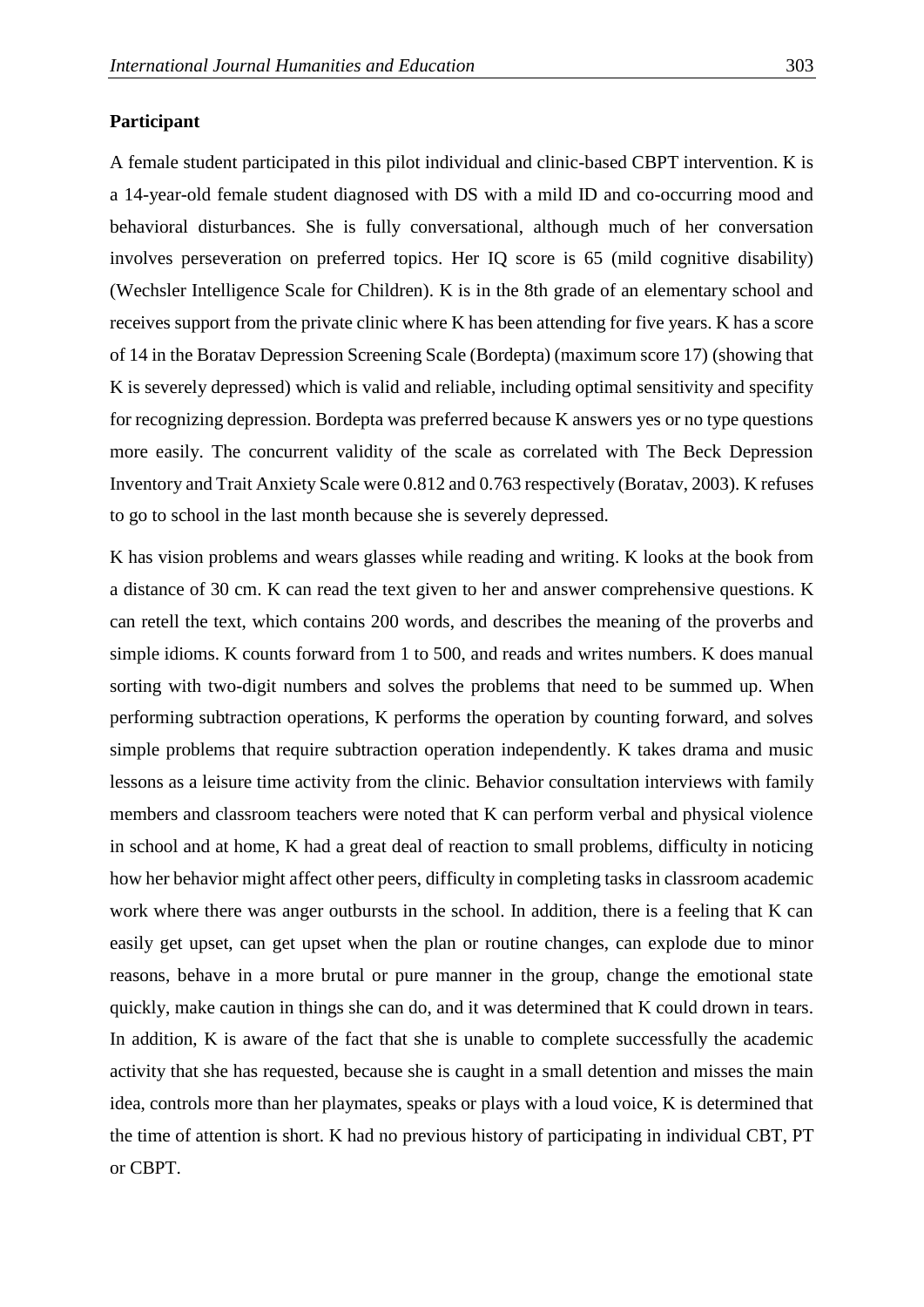# **Experimental Design**

Single-subject methodology utilizing a multiple-baseline design across behaviors was used to evaluate this intervention (Carr, 2005; Christ, 2007; Kazdin, 1982; Kırcaali-İftar & Tekin, 1997). Clinical progress was monitored through repeated measurements on behavior targets. Criteria to introduce intervention phase was based on the student's mastery of identified prerequisite skills. Given these clinical considerations, multiple-baseline (across-behaviors) design was selected due to its experimental flexibility and established ability to control for maturation, test-retest, and instrumentation as an internal validity threats (Carr, 2005; Christ, 2007; Harvey, May, & Kennedy, 2004). In this single-subject methodology several behaviors of a given individual are identified and measured over time to provide baselines against which changes can be evaluated. Within a multiple baseline across behaviors design, three or more behaviors are selected and the independent variable, or target intervention, is successively applied to each behavior. Experimental control is established when an individual's performance improves for behaviors that are being treated, but remains stable for those behaviors that have not yet been treated. In this study, physical aggression, verbal aggression, and appropriate communication initiation skills served as the behaviors.

# **Data Collection**

#### *Aggressive Behavior*

Incidents of aggressive behavior included both physical and verbal aggression. Physical aggression was defined by the researcher as any observable use of physical force against another individual or objects Verbal aggression defined by the researcher as consisted of the use of verbal threats to harm others that were general or specific in their content The frequency of physical, verbal aggression and appropriate communication initiation skills execution incidents were collected on a daily basis by the student's parents and teachers. Incidents of physical and verbal aggression and proactive interpersonal skills execution were recorded throughout the day whenever they occurred using a data sheet attached on a clipboard carried by the parents and teachers.

# *Therapist Fidelity*

The procedural and sequential consultation stages were used for having a satisfactory treatment integrity level. Thus, internal validity is ensured when changes in the dependent variable (treatment outcome) can be attributed to the independent variable (the intervention), which is the case when treatment is implemented as intended. Triple assessment system was used in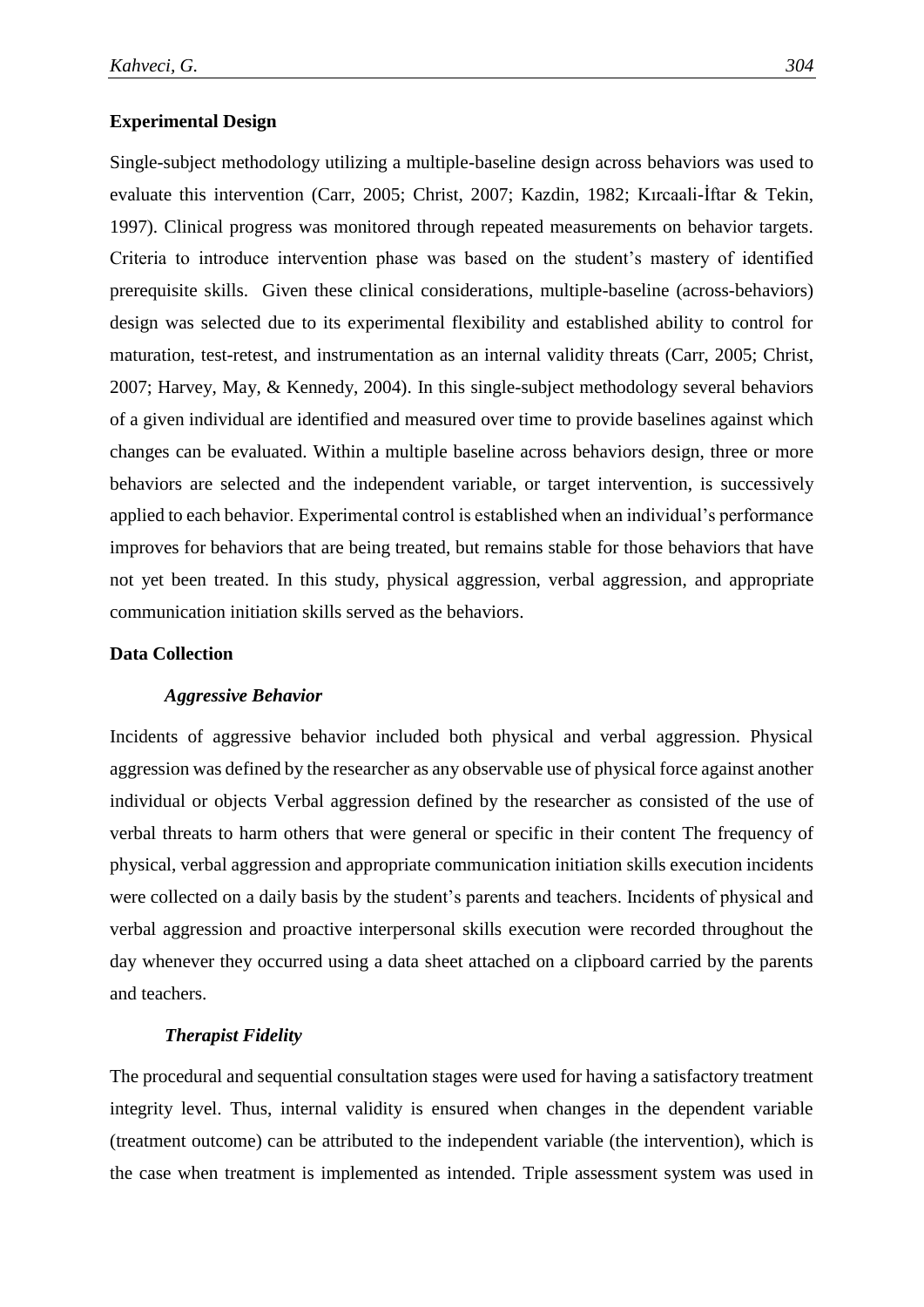order to keep internal validity high. Triple assessment system includes (a) adherence assessment, (b) competence assessment, and (c) treatment integrity. It has been proven that in order to achieve sufficient generalizability for ratings of adherence and competence 5–10 treatment sessions per client are needed (Dennhag, Gibbons, Barber, Gallop, & Crits-Christoph, 2012). The following were used in this triple assessment process respectively (a) Cognitive-Behavioral Therapy Adherence Scale (CBT-AS) was used with a 3-point rating scale ( $0 = not$ ) adherent,  $1 =$  partly adherent, and  $2 =$  adherent) to assess the level of therapist adherence to the CBPT treatment (Weck, Hilling, et al., 2011). (b) Therapist competence was evaluated with the Cognitive Therapy Scale (CTS) (Blackburn, 2001) after revision (c) The assessment of treatment integrity. It has a great value and involving the evaluation of both therapist adherence and therapist competence, an independent evaluation of therapists' competence in applying the treatment protocol to the client, and the presentation of consultation as planned before is a great need. For the evaluation of CBT-AS, CTS and treatment integrity, direct assessment method, from videotape was used and evaluations were performed by two experienced therapists as an independent judge. Raters made their ratings independently and were not informed about the stage of therapy at which the recording was made.

Because lack of treatment integrity related valid measures (see Perepletchikova, 2011 for more details) interventions that may be at high risk for treatment inaccuracies (e.g., interventions redesigned for individuals with special needs) more rigorous procedures may be in need for ensuring treatment integrity. For this reason "Manual of the Revised Cognitive Therapy Scale" was rearranged for CBPT considering cognitive level of the participant (Blackburn, 2001). Assessment of adherence and competence data were collected by using the 7-point scale where each point of the Likert scale is defined to increase reliability and discriminatory power. In 0 Competence level; therapist fails to use CBPT methods, and in 6 competence level; therapist performs an excellent or successful applications even in the face of participant difficulties. This manual contains such headings; agenda setting, feedback, collaboration, pacing and efficient use of time, interpersonal effectiveness, facilitation of emotional expression, eliciting behaviors, guided discovery, conceptual integration, application of cognitive change methods, application of behavioral techniques, use of homework, non-verbal behavior. Non-verbal behaviors contains item such as; appropriate eye-contact, expressive facial communication, expressive body movements, appropriate posture, uses humor appropriately, appropriate tone of voice, appropriate volume of voice, positioning of self and participant, appropriate silences, clarity of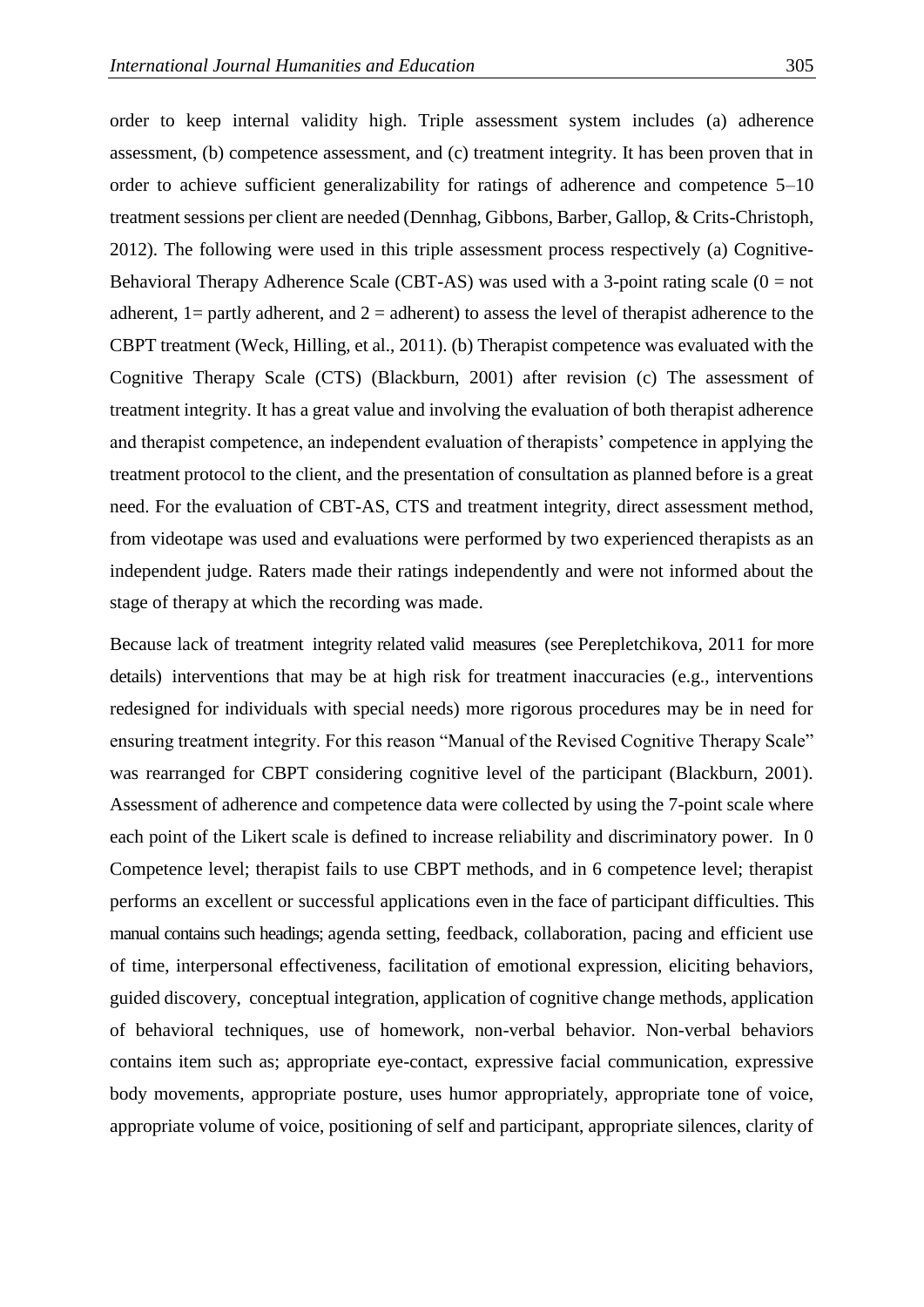speech, facilitatory grunts and noises, professional demeanor (dress), and professional demeanor (language).

# *Social Validity Assessment*

In addition to measuring rates of maladaptive and adaptive behavior, a social validity assessment was completed. Behavior consultation interviews and school (canteen, class) observations were completed by two teachers throughout this intervention. Interviews were completed with K's families and teachers. The social validity assessment included variables such as the student's coping and adaptive skills (e.g., is the student providing solutions to prevent conflicts and solve problems?), and their ability to participate in school-wide activities, and family activities per caregivers' report and direct observation during school visits.

# **Procedure**

Individual therapy sessions were 45 minutes long and were scheduled at an optimal time to promote participant's participation. A treatment integrity checklist was completed by the consultant during the session to ensure treatment adherence. Moreover, related evaluations were performed by two experienced therapists as an independent judge by using videotape recordings. The session's structure included: (1) CBPT plays which was individually selected; and (2) skills-building activities (e.g., modelling, role-play). The sessions were always ended on a positive note (e.g., positive feedback on the student's participation, discussion of an upcoming event or subject the student is particularly enthusiastic about). It was immediately followed by a short break which included a post-session reinforcement activity of the student's choice (e.g., painting a picture, playing with Orff instruments, singing a song with the consultant together). In addition to therapy sessions performed twice a week, the participant's consultant participated in weekly classroom consultations for 50–60 minutes for treatment planning, progress reporting, data collection and problem-solving purposes as a part of behavior consultation procedures.

## *CBPT Schedule and Behavior Consultation Stages*

Behavior consultation stages; were prepared to perform in three stages; needs identification/analysis ("Building on Strengths"), CBPT implementation, and evaluation. First stage includes, jointly identifying and defining child's needs and priorities in behavioral terms. Determining a primary behavior to address which is called "target behavior" for initial intervention. Develop appropriate goals for target behavior across home school, and clinic.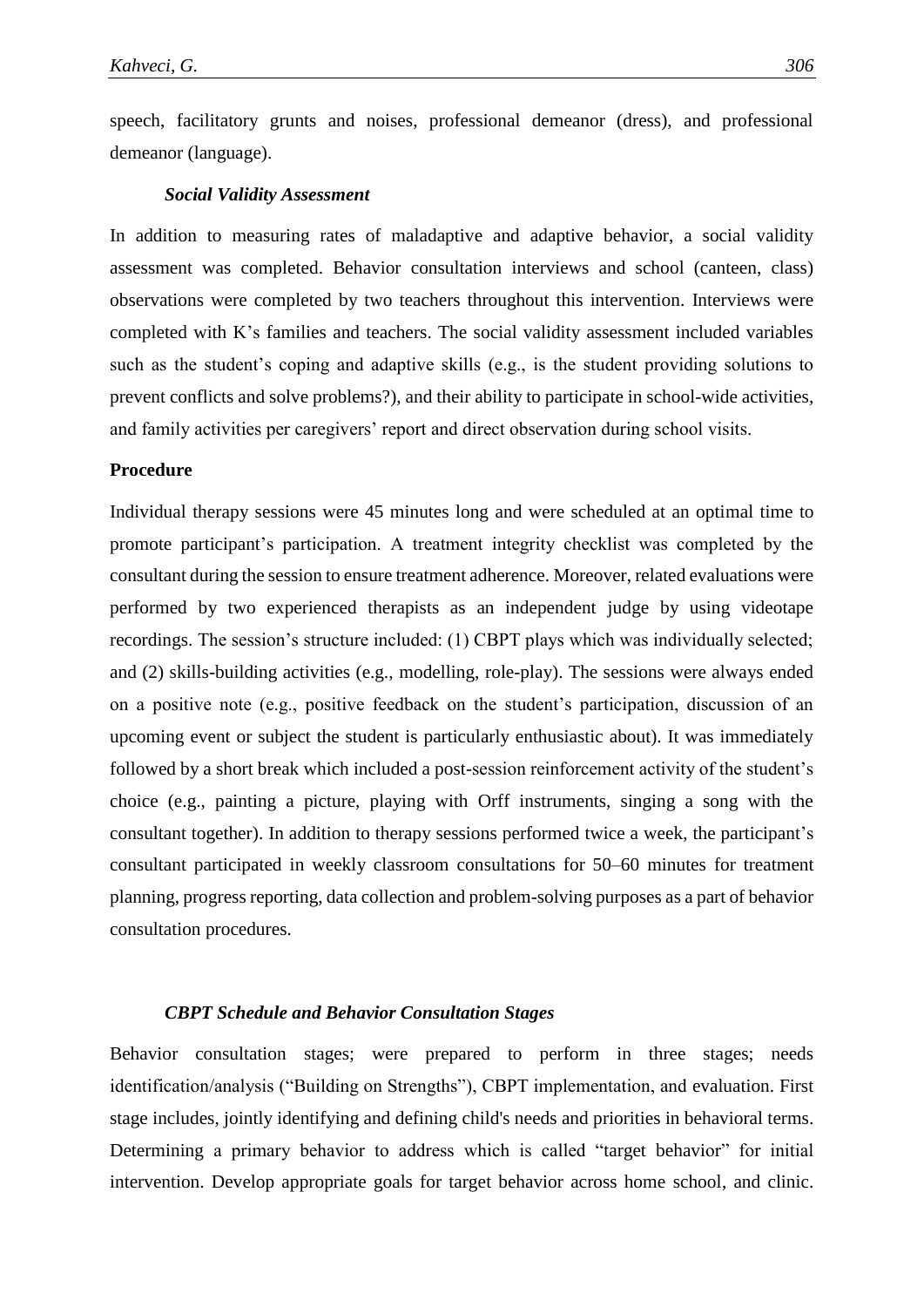Discussing what is happening before and after the priority behavior, including specific patterns that occur, during the focused time/setting and jointly establish a procedure to collect baseline data across settings. Second stage includes, developing a plan built upon strengths and competencies to address the priority behavior across different settings like home, school, and clinic. Then, training parents and teachers for data collection. Implementing agreed-upon intervention across home, school, and clinic. Making immediate modifications to plan if necessary is needed. Assessing immediate changes in student's behavior if happens. Final stage includes, determining if the goals for the priority behavior have been met. Discuss termination of intervention plan if all the goals are met.

# *Therapy Schedule*

The present intervention included three phases: (1) baseline phase, (2) skills acquisition (CBPT) in the form of post and delayed post interaction, and (3) generalization skills.

# *Baseline Phase*

Following referral into the program, an interview was conducted with the participant's teachers and parents to determine their opinions about treatment appropriateness and subsequently guide treatment planning. Prerequisite skills assessed included emotion identification, basic social skills, communication abilities, and disruptive behaviors exhibited in the school setting included in observations. Emotion recognition was of primary concern, considering the high comorbidity of these deficits in individuals with DS and ID. Participant's baseline ability to correctly identify emotions and understand social situations (e.g., interpreting other's affect, using empathy and perspective-taking skills) were closely examined. Emotions assessed included happiness, anger, sadness, and anxiety. Participant did not demonstrate considerable deficits in these domains. School related data collection was initiated to establish a baseline of the frequency of the individual's most challenging behaviors, as well as to clarify any antecedents and consequences potentially contributing to their occurrence. Data collection helped identify the behavioral function of maladaptive behavior as "escape" from unpleasant situation.

# *Skills Acquisition (CBPT)*

Adaptations (i.e., structure or content), modifications (i.e., treatment components) of standardized interventions are often necessary when working with special populations (Eyberg, 2005; Reaven, 2009). For this reason baseline results were used to develop an individualized, clinically and developmentally appropriate therapy curriculum that met participant's unique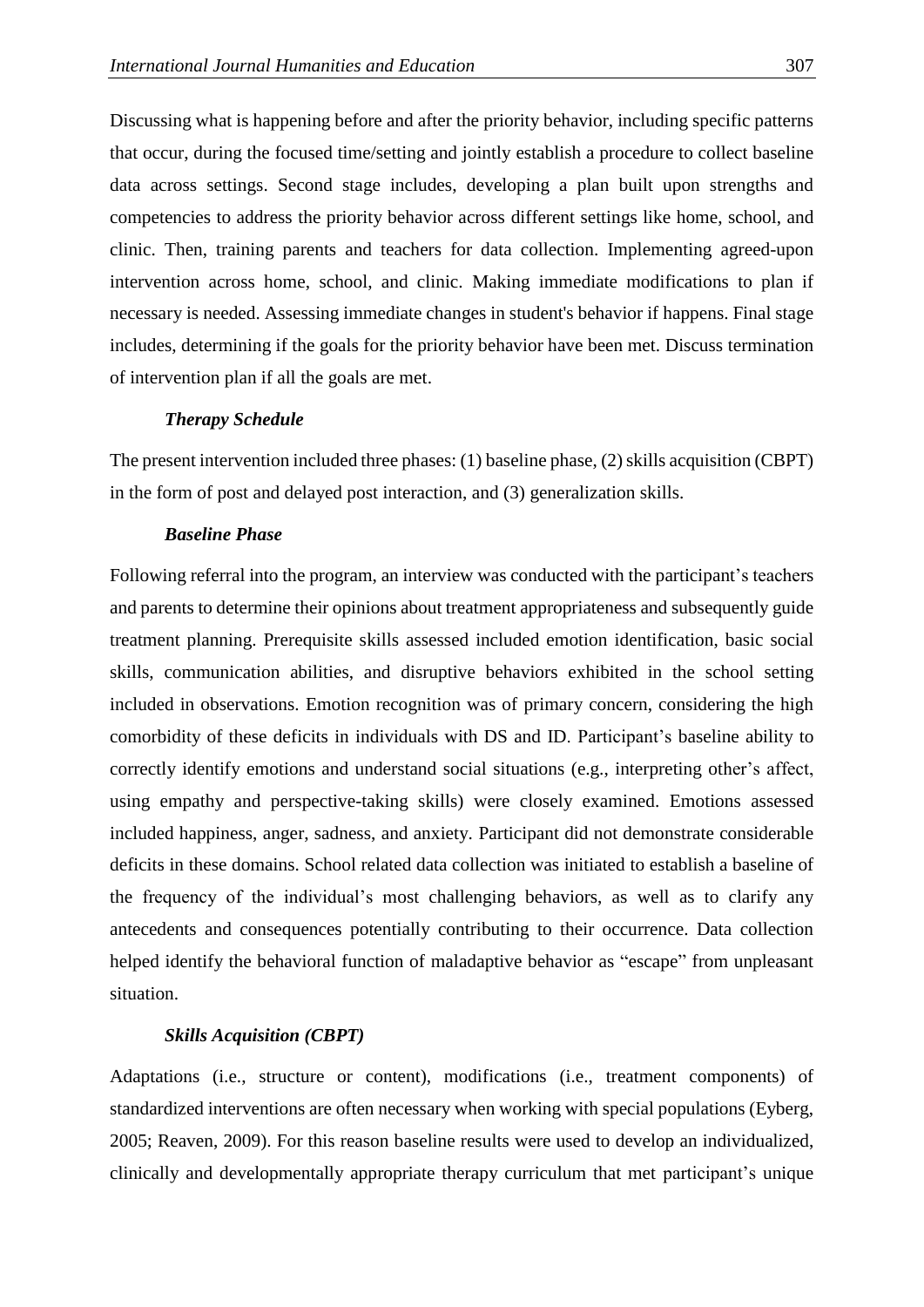learning, communication, and behavioral challenges. Introductory therapy sessions were used to build therapeutic rapport, familiarize the individual with the therapy process, and identify the students' interests, preferences, and daily schedule/routines important to incorporate in therapy. Participants' personal interests, strengths, and weaknesses were utilized to facilitate sustained attention and socially relevant processing, as well as to develop treatment plans and materials.

### *Session Activities*

Participant learned to use a rating scale to identify her feelings and to develop their own rating scale over time. She progressively learned to identify mildly, moderately, and highly upsetting situations and behaviors related to each situation. She learned to recognize her own precursors of anger and anxiety to proactively and efficiently using coping strategies. Skills-acquisition sessions also targeted the development of personal tools that would prevent challenging or crisis situations in the future. These included the teaching and practice of skills such as thought correction (e.g., "They hate me," "I'm a bad and ugly girl," "I'm stupid"), and cognitive flexibility skills (e.g., "What else could we do?" "What's another reason why they behave like this?"). Behaviors incompatible with the maladaptive behavior were practiced, such as communicating, talking with a moderate-level voice instead of yelling or ignoring. Homework is a key part in most cognitive-behavioral therapies (Hofmann, 2011). Repeated practice with immediate performance feedback is also a core component of many behavior-analytic interventions. As such, the participant was asked to practice skills reviewed in therapy session throughout the school week.

# *CBPT Procedures***: Session 1-2**

K is aware that she has Down syndrome and she explains this difference with an original statement that "one of my chromosomes is different from you". During the first session, she was expected to think and then share her thoughts herself about the situations she was uncomfortable with and gave her unhappiness to consultant. Then K started to explain the problems she had lived in school. Related problems include the presence of unwanted physical contact of her friends, glances, verbal expressions, and the fact that during play her friends leave K out of their play. A school happiness chart was prepared for K to identify uncomfortable situations. It was attempted to determine at which time intervals K was unhappy and to what extent it affected the general school affection. K gives a score of happiness to herself in the morning, lunch break and evening. Having 100 as a score means that she is very happy.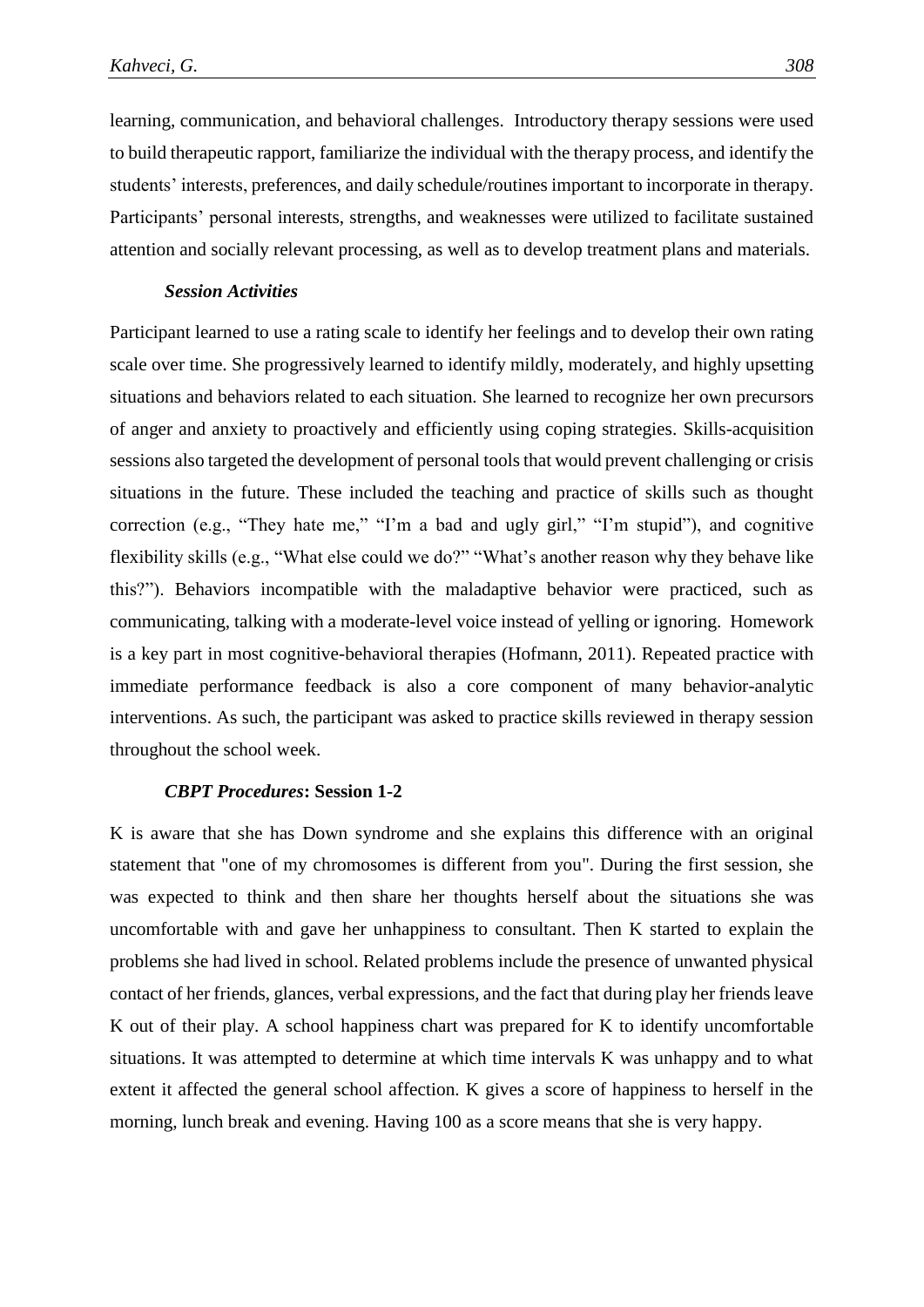|                    | <b>Monday</b> | <b>Tuesday</b> | Wednesday | <b>Thursday</b> | Friday |  |
|--------------------|---------------|----------------|-----------|-----------------|--------|--|
| <b>Morning</b>     | 100           | 100            | 100       | 100             | 100    |  |
| <b>Lunch break</b> | 60            | 50             | 50        | 70              | 50     |  |
| <b>Evening</b>     | 80            | 80             | 70        | 80              | 60     |  |

**Tablo 1. School Happiness Chart** 

K was used to willing to go to school because she likes school very much in the mornings but in the last month there are some adverse situations starting to happen towards lunch time. It is important to note that during interviews, K is excluded while waiting in the canteen queue and playing with her friends during the lunch break. K was disturbed by her friend's abusive conversations. K is afraid of failing in exams and for response to this failure K starts hitting and shouting simply showing verbal and physical violence.

During this session, K is asked to list some of the characteristics of her which may be different for each person.

- The name she has is very beautiful
- Very smart
- Does not like bad kids' jokes
- Likes listening quietly
- Attend classes

As another example, she was asked to count the characteristics of a student friend. The characteristics of the friend D are as follows from K's point of view;

- Always curses
- Does not care about crying
- D eats the same dishes with K

Consultant first asks K herself to count the good than bad features of K. Consultant can ask such questions because K has a mild disability and she can talk about her judgments about herself and her behaviors.

The consultant asks whether D has good features and K starts to rank the good properties of D;

She  $(D)$  says that K is very sweet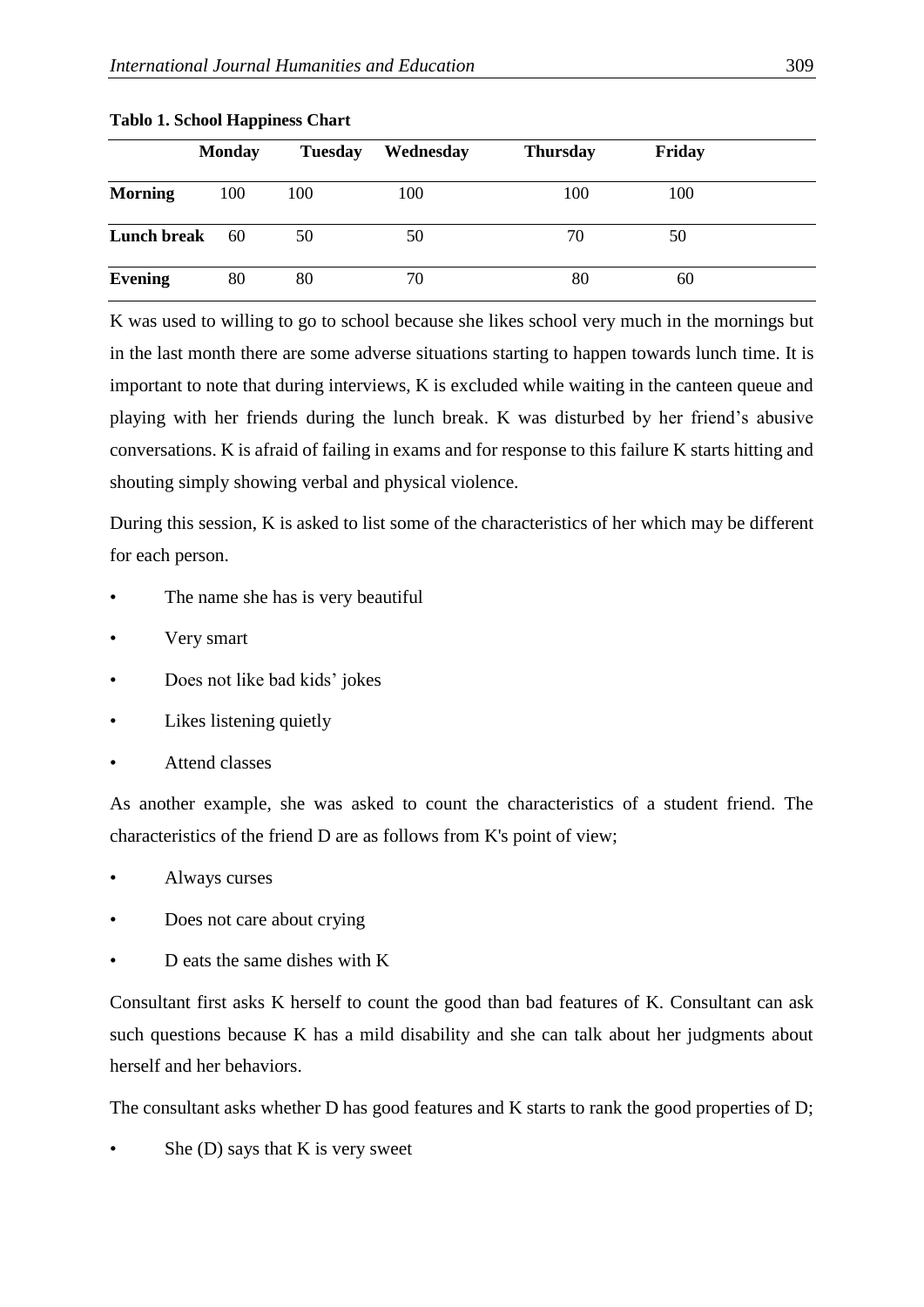- (D) Uneasy at the exam
- D is excited
- D hugs K
- D kisses K

Consultant asks K to count the bad features of K

- K cries a lot
- K fights with her friends
- K suffers a nervous breakdown

K is aware of the negative properties found in her.

## *Session 3*

"What are our hands for?" The consultant worked on this issue. Consultant asked for which purposes we are using our hands. It is told that our hands have other nice functions and it's no good using our hands to hit a friend. C: If we cannot remember what we should do with our hands when we were getting angry, then I can go to one side of a long fabric-covered wide pipe and try to hit you with my hands, you can do the same from the other side of the pipe. Let's try to hit or touch each other with our hands. Consultant and participant tried to touch each other from one end of the tunnel to the other with laughter but they couldn't hit each other because of the distance between them. After the play consultant explained that if we can get a physical distance with our friends when we get angry, it will become impossible for us to hit them.

# *Session 4*

Then the canteen situation was prepared. In fact, the reason for the impulse in the lunch time is due to the fact that a high number of students try to buy food from a small area. But K is internalizing this struggle and thinks that it is made on purpose. In the drama-like play study, the canteen sequence in which K was also played was replayed and pleasant moments (like sardines in the can where everyone is on top of each other) were experienced during these impulses. After this play session K was laughing and having fun in the canteen when she went to school the next day.

### *Session 5*

Consultant asked K about the tests that she failed, but no lesson was found that she failed. During the test, she said that her hands were sweating and her heart beats fast. The consultant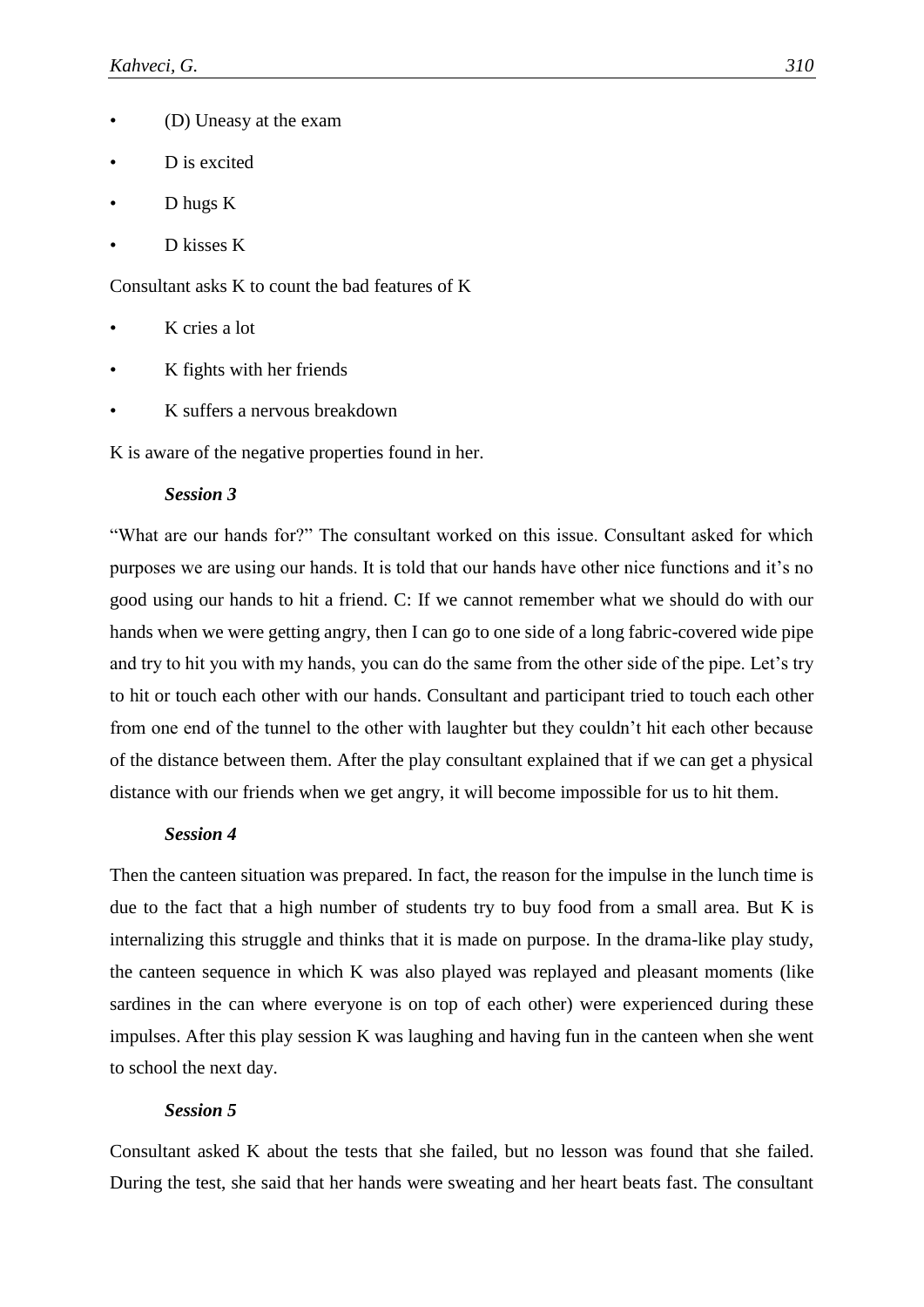gets a test paper in front of her with the help of a stopwatch and the consultant starts to mimic her. Consultant begins to show the same reactions that the participant has been demonstrating when taking exams. The task of K is to heal the consultant within 3 minutes. In her consultant role K demonstrates how to breathe in anxiety moments. K told to consultant that she had learned breathing exercises from her mother (her mother is a nurse). K takes breathing exercises to calm down and begins to tell what to do to avoid worry. Then the role changes and this cycle are repeated several times. After the exam activity is over, the consultant picks up a balloon and tells K that each breath is a problem and that he blows all his problems into the balloon. K starts to blow the balloon. C: K, we can explode like a balloon if we enlarge the problems inside us. Then when we face problems, we have to solve them instead of throwing them into ourselves. Consultant and K blow their problems to the balloons and they roll down from one side of the therapy class to the other with 2 balloons and watch together how balloons are getting smaller and their salvation from their problems with laughter.

#### *Session 6*

Firstly the consultant shows a notebook to K. The outer face of the notebook is covered with leather and there are pages on the inside face. When the page part is looking towards K, the consultant asks K what she sees. K answers as "page". The consultant reverses the face of the book and asks K again.

C: What do you see now?

K: Black cap

C: What is this?

K: Notebook

C: Yes, the notebook, but it has 2 faces, one looks paper, it's white and the other side is black. The white part is the good side of our friends; the black side is the bad face of our friends. If we cut off the black side (which is a metaphor for using black cover as bad behavior and white pages as good behavior), we will lose the notebook. We will try to see the white pages of people.

K: Smiles

C: When our friends are swearing we will remember this notebook. When our friend swears, it is the black side, and we will try to look immediately for our friend's white pages. Their good properties.

K: I got it (with a big smile on her face)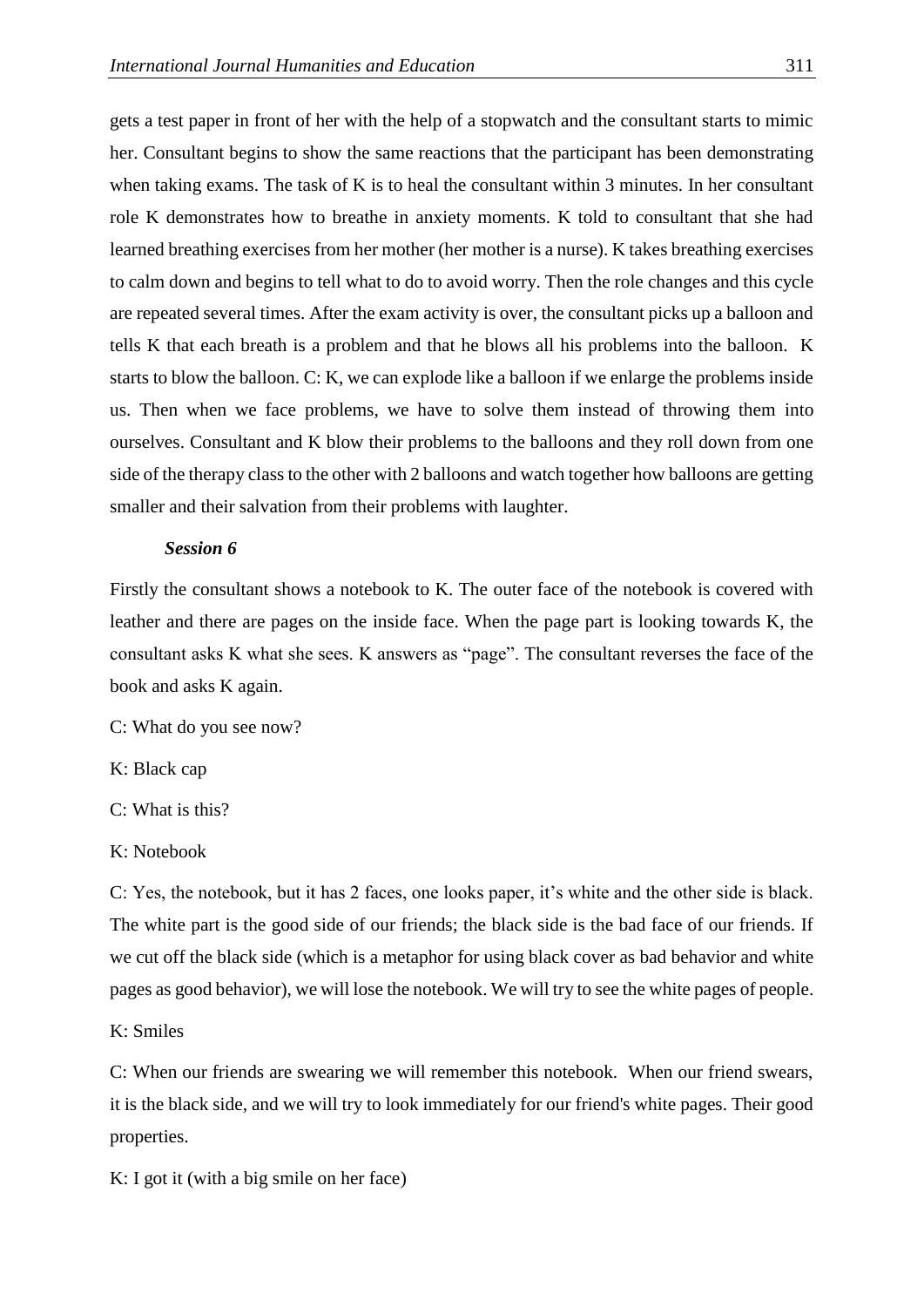The consultant explained how we can change our perspective on events rather than the fact. It is difficult for us to prevent our friends from swearing (we are forced to use physical violence when we try to prevent them). K learns this concept because K has got enough cognitive level.

# *Sessions 7-9*

Proactive interpersonal skills were rehearsed, including getting other people's attention appropriately (e.g., saying with a moderate-level voice, "Excuse me?" or "Do you have a minute?" instead of yelling or pushing others for stating an appropriate communication), initiating and maintaining social conversations about a variety of topics (i.e., asking a designated adult for help, telling others when something makes her feel upset). Individual coping-skills selection was discussed collaboratively with the participant (with input from her parents and teachers) to maximize motivation and practical usability. Proactive interpersonal skills as part of coping skill strategies were frequently modeled by the therapist, role-played, and practiced to increase fluent and competent execution in the therapy setting. Coping-strategy use was initially prompted by the therapist and progressively faded for independence.

# *Ending Sessions and Skills Generalizations*

As the participant made progress in her ability to independently use coping strategies and solve everyday problems, individual therapy sessions were progressively faded out and replaced by continued consultation where identification of new precursors and adaptive strategies can be added for skill-maintenance purposes. The therapist remained available for consultation if the student expressed the need to talk. Following skills acquisition around canteen area, the focus of therapy shifted to using the skills in different settings other than school environment (home) for skill generalizations.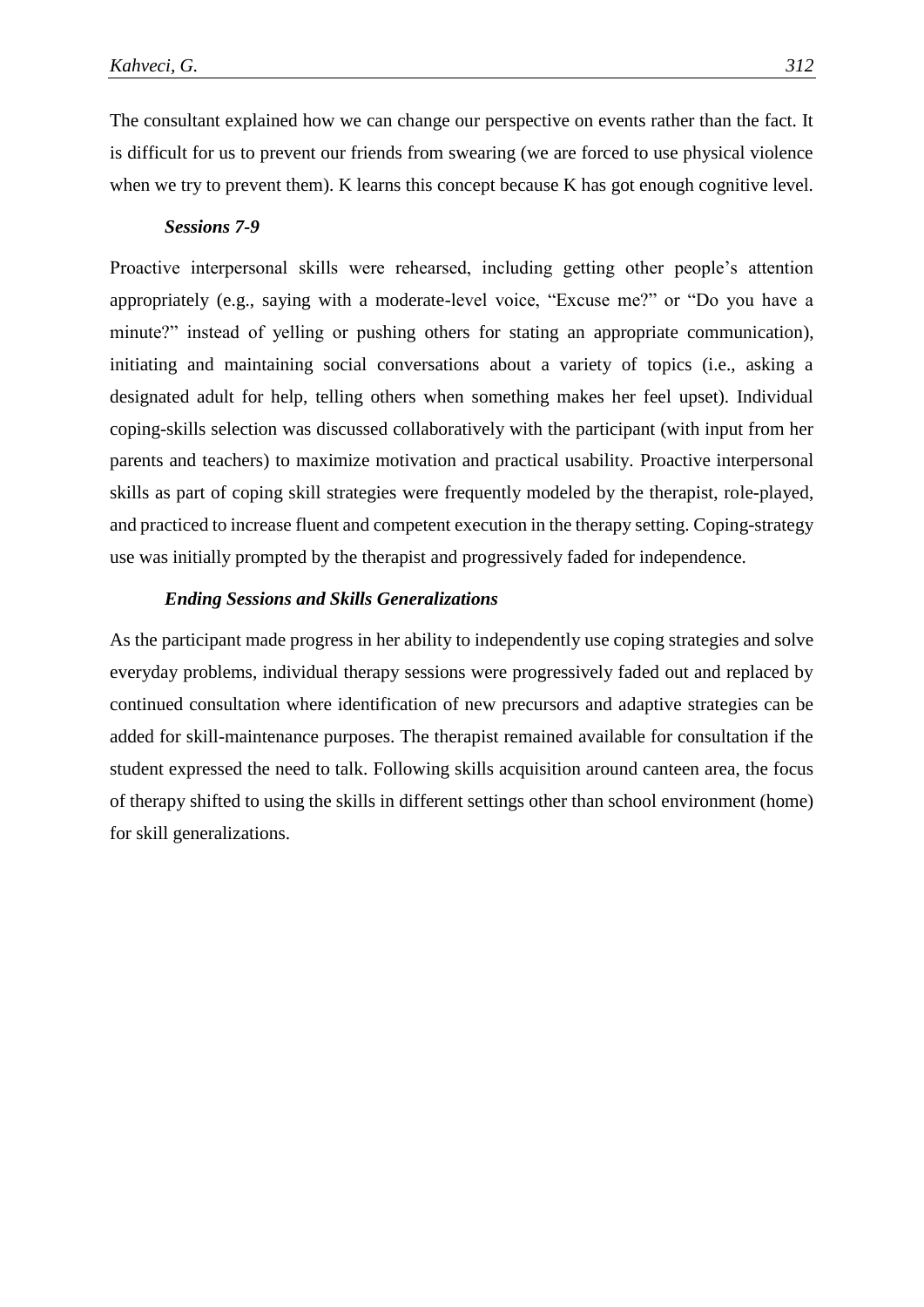

# **Findings**



The purpose of the present study was to determine the effectiveness of CBPT intervention on teaching the social skills including decreasing verbal and physical aggression, and development of appropriate communication initiation skills embedded in behavioral consultation processes. Delayed post treatment (maintenance) and generalization effects of the intervention were also analyzed in the study. Lastly, the study was designed to reveal the consulters' opinions about the intervention. Based on the results of this study several findings are worthy of discussion. Additionally, the treatment integrity data showed high degree results.

# **Skills Acquisition**

During skills acquisition, the list of triggers and precursors continued to be updated based on student feedback, classroom observations, and consultations with the consulters. Coping strategies were modeled and practiced in therapy sessions. Using the CBPT model, maladaptive thoughts were identified for participant and addressed through cognitive restructuring exercises thus, starting from inside. School consultations were provided on a weekly basis to review participant's progress. Similarly, student's progress was reviewed with her family and school teachers on a regular basis. Frequency of appropriate communication initiation, verbal aggression, physical aggression data proves that participant's physical aggression was ended in school and at home. K's rates of physical aggression decreased relatively quickly when the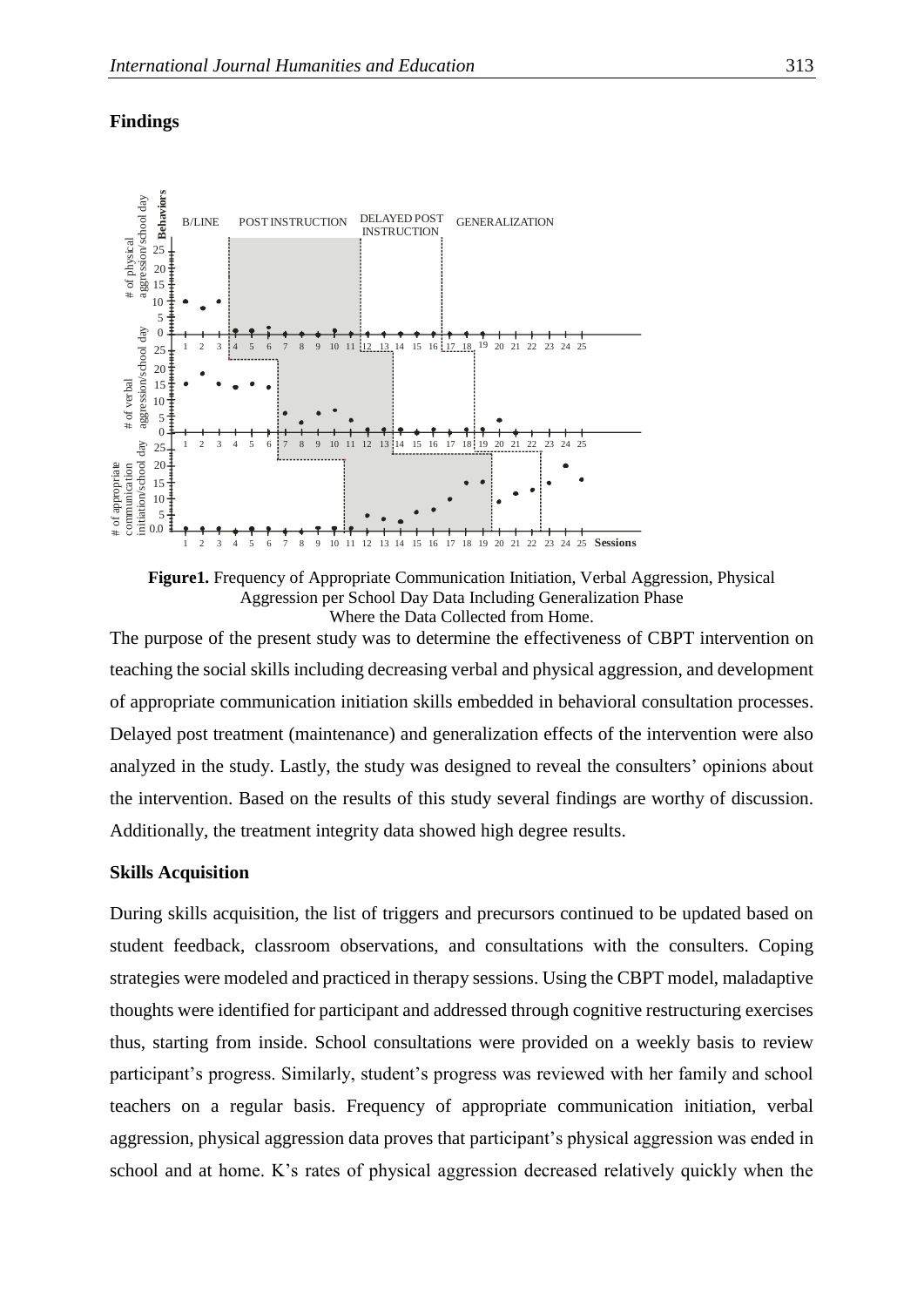skills-generalization procedures were introduced. At the fifth week of intervention, rates of physical aggression were consistently down to zero. Her verbal aggression was almost ended in school and at home. One data point from generalization phase showed an incidence of verbal aggression but later participant was managed to put forward her coping skills with her sister. Appropriate communication initiation frequency was almost absent in baseline but starting after the 14<sup>th</sup> session it showed a consistent increase. In delayed post instruction phase frequency level was dropped in the beginning but result showed an increase over time including generalization phase.

About two months have passed since the end of the therapy. There is no significant problem with the K's adaptation to the school. The school happiness chart scores show 90-100% happiness in school in a full school day. Moreover, K's behaviors are in harmony with their friends and her classmates have increased dramatically. Results from the treatment integrity and social validity are also reported under this section. In order to achieve sufficient generalizability for ratings of adherence and competence 10 treatment sessions were used. Cognitive-Behavioral Therapy Adherence Scale (CBT-AS) level was found as 2 which resembles therapist's high adherence. Therapist competence was evaluated with the Cognitive Therapy Scale (Blackburn, 2001) after revision and found that therapist was in  $6<sup>th</sup>$  level which was showing the most competent level. This assessment performed by two experienced therapists and they were 100% competent in their judgments. Positive outcomes were observable across raters. Participant's parents reported a reduced number of conflicts (arguing, verbal and physical aggression) during weekend visits, and they noted that conflict resolution was noticeably easier when conflicts occurred. Participant's teachers reported the successful introduction of new community activities (e.g., ability to participate in social events, such as going to a movie theater, restaurant, or bowling alley). These positive outcomes were corroborated with clinical observations completed by the author in the school environment. Participant's parents and teachers were all reported positive outcomes following treatment and approved of the feasibility of the intervention during the generalization phase. Thus, social validity data showed that family members and teachers enjoyed participating in such a study and according to the rearranged "Manual of the Revised Cognitive Therapy Scale" therapist has got 6 as a competency level score.

### **Discussion and Conclusion**

Limitations in cognition and problem-solving ability with deficits in adaptive, social and interpersonal coping skills have negative impact on education thus leading to behavior problems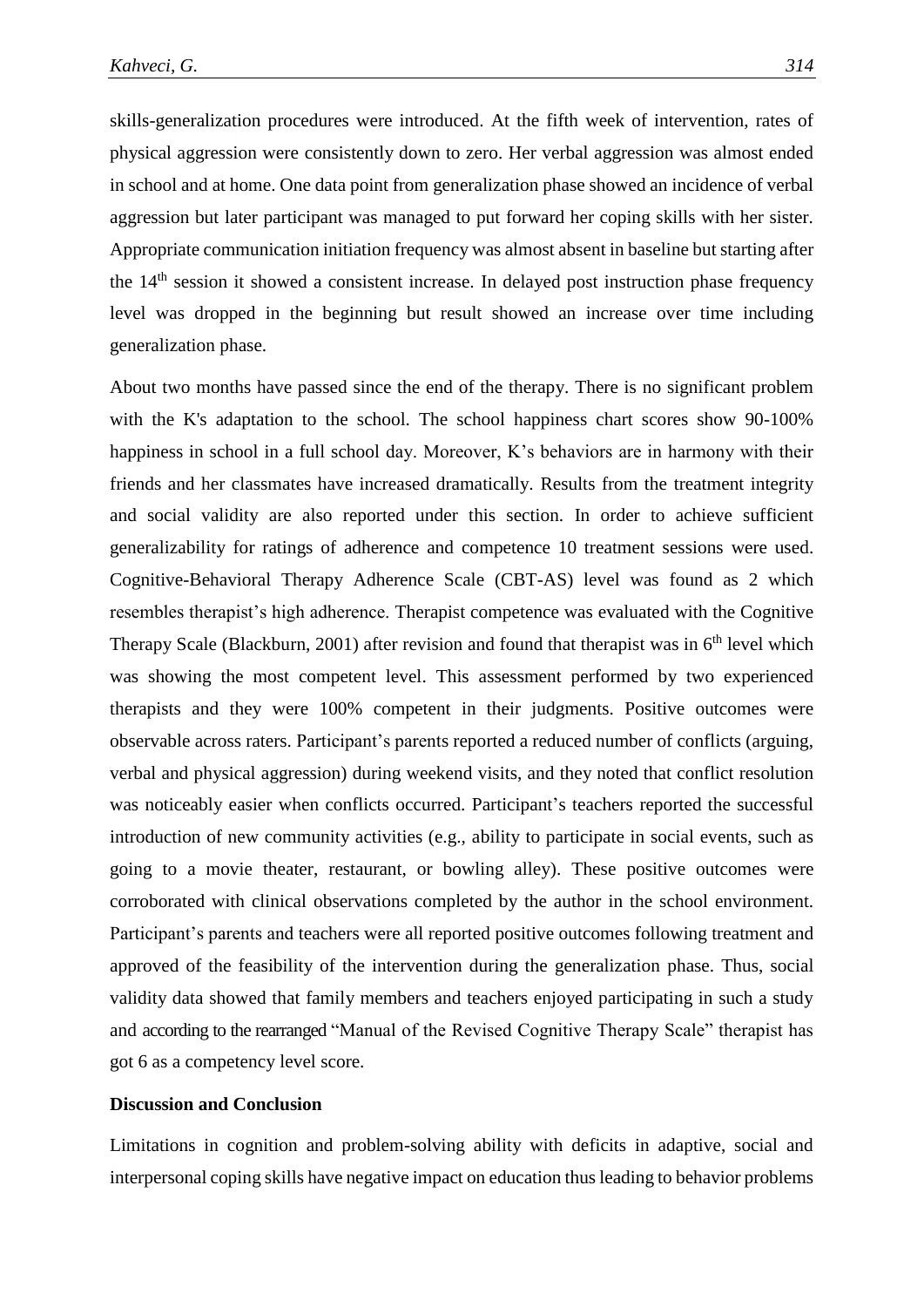and reduction in school success and quality of life in children with DS. CBPT has been investigated as a structure that serves to reveal positive behavioral changes, by intervening internally, starting from cognitive processes to outside/to observable behavioral changes. The results were interpreted as a decrease in the frequency of destructive behavior of the participant and an increase in communication skills. The use of the CBPT model and exercises helped participant to identify maladaptive feelings, behaviors, and thoughts, as well as to understand the interconnection among these elements and gain clinical insight into her own triggers and precursors. Behavior analytic techniques, such as prompting and modeling, helped participant acquire and fluently master new functionally equivalent adaptive skills. Of these cognitivebehavioral and play therapy strategies, programming for skills generalization, through the development and implementation of a coping skills protocol, was particularly helpful in promoting the participants' independent and effective use of coping skills across a variety of "real life" situations and settings. In CBPT, modeling which is a core point provides an ideal situation for breaking the link between an adverse stimulus and its maladaptive response by demonstrating adaptive and coping methods. As therapy progresses, the model presents more adaptive behaviors and thought processes, and results a higher level of understanding that enables the child to begin to incorporate them into her own behavioral repertoire. For this reason directive play therapies embedded in CBPT may be required for modeling and appropriate for specific issues like varying emotional conditions. CBPT is directive, yet it allows the child to develop a sense of control and trust within the structure provided by the therapist.

When consultations were completed with the participant's caregivers (i.e., parents and teachers) in the skill generalization step, parents continue identifying potentially challenging situations for the participant and address them proactively. As a result, an increasing number of individualized and socially valid coping strategies and clinical tools were added to the participant's behavior repertoire. Treatment integrity procedures were also used to limit potential threats to data collection and intervention delivery. The comparison of results across behaviors and phases can demonstrate variables' codependence and control for internal threats. By continuing to research CBPT as a therapeutic agent, much may be learned about the processes for coping and adaptation. Research that provides continuity across settings like home, school and clinic environment can also be considered as greatly needed. More studies are needed to further investigate the effectiveness of adapted therapeutic interventions of DS children with mild disabilities. Similarly, exploring ways to extend this work to the children with other mild disabilities is important for feasibility and acceptability, which may necessitate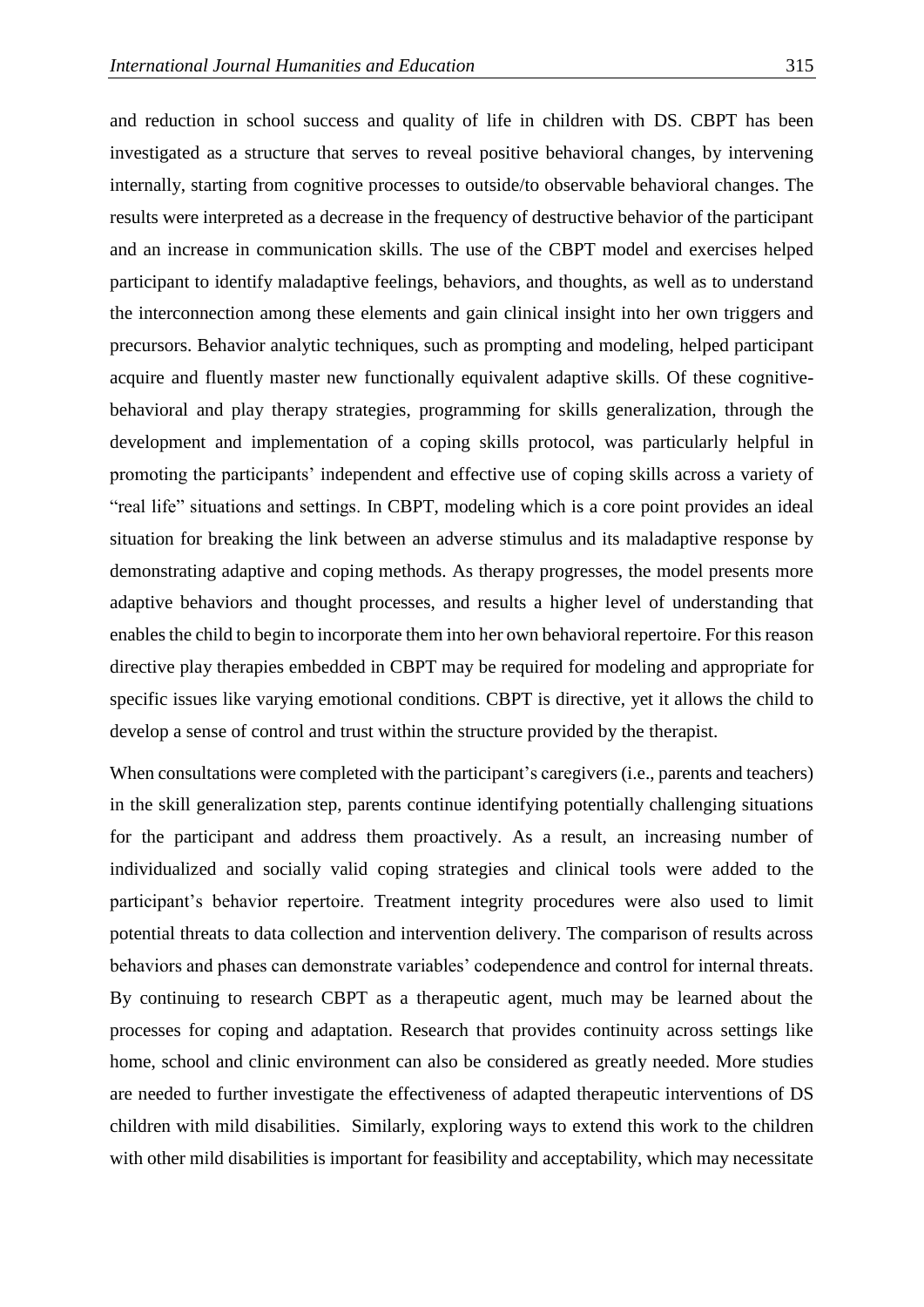the formal manualization of this protocol. Consultants working in the field of developmental disabilities can find themselves isolated when facing the unique challenge of tailoring available manualized intervention and integrating therapeutic models (e.g., CBT, PECS, positive behavior supports) to meet their clients' needs. As such, the adaptation and modification of psychotherapy to special populations represents a relatively new and exciting area of study. Facilitating executive function via cognitive behavioral play therapy may help children succeed socially by supporting emotion regulation, interpersonal cooperation, and aggression control.

# **Recommendations**

This study represents an important step toward the development and validation of effective interventions for counselors working with individuals with DS and ID to specifically address adaptive behaviors. Investigating the use of hybrid methods like CBPT for specific problems, in different disability groups, within behavioral consultation procedures also is in need. Research also is needed to examine whether the level of acceptability of a treatment creates a window of opportunity for a treatment to be effective. Further, research concerning the most successful applications of behavior consultation and also when it may be contraindicated for some cases, such as where there is a significant degree of teacher resistance, family dysfunction, or home-school conflict, will be valuable information for special education teachers and school psychologists.

# **References**

- American Association on Intellectual and Developmental Disabilities (AAIDD). (2010). Intellectual Disability: Definition, Classification, and Systems of Support. American Association on Intellectual and Developmental Disabilities, Washington, DC.Blackburn, I.M., James, I. A., Milne, D. L., Baker, C., Standart, S., Garland, A.,
- Reichelt, F. K. (2001). The Revised Cognitive Therapy Scale (CTS-R): *Psychometric Properties. Behavioural and Cognitive Psychotherapy, 29*, 431–446.
- Boratav, C. (2003). Boratav Depresyon Tarama Ölçeği (Bordepta): Epidemiyolojik çalışmalar ve birinci basamak sağlık hizmetinde depresyonu tanımaya duyarlı bir ölçek. *Psikiyatri Dergisi*; *14*(3), 172-183.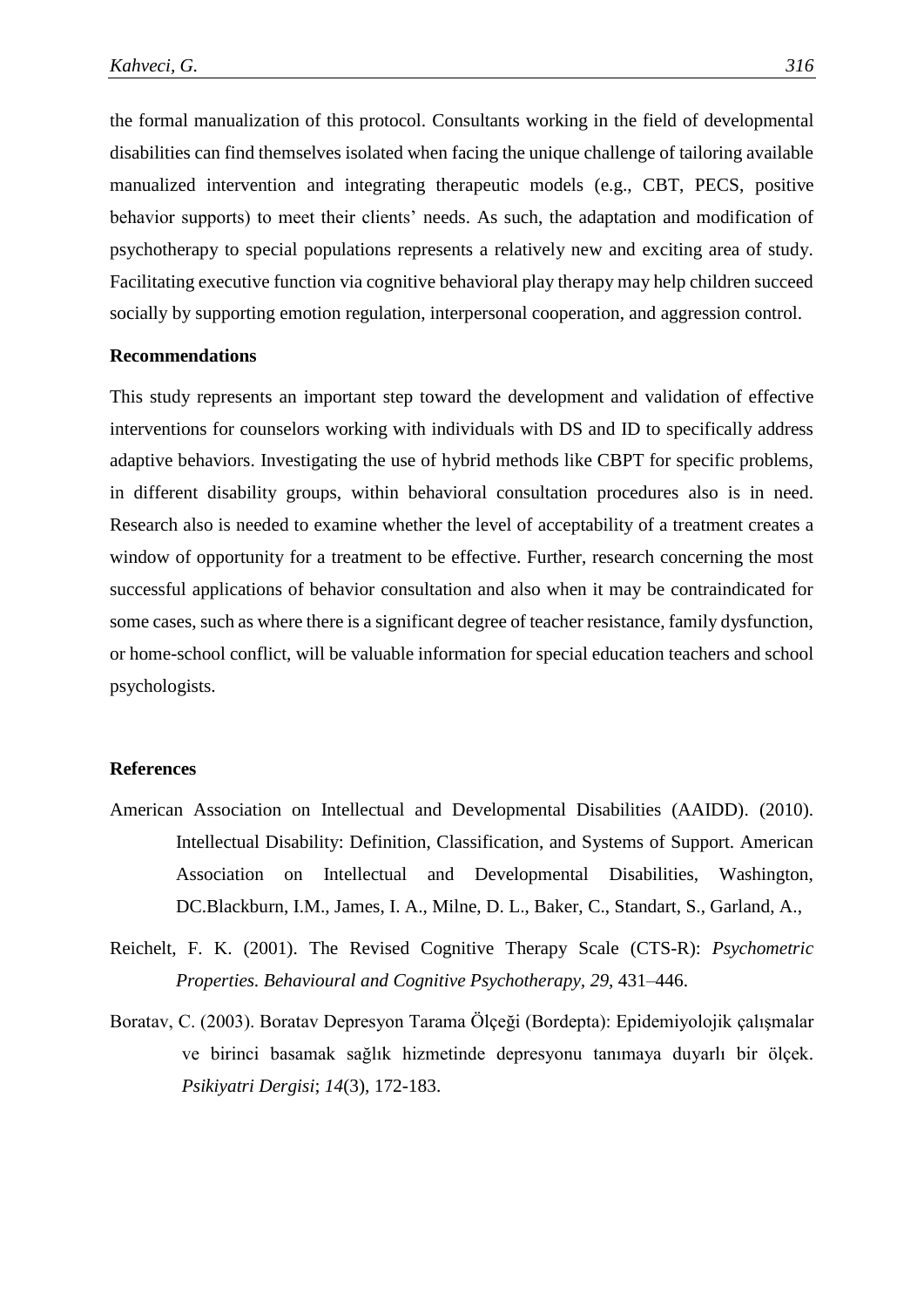- Borthwick-Duffy, S. A., Lane, K. L., & Widaman, K. F. (1997). Measuring problem behaviors in children with mental retardation: Dimensions and predictors. *Research in Developmental Disabilities*, *18*, 415–433.
- Boumparis, N., Karyotaki, E., Kleiboer, A. Hofmann, S.G., & Cuijpers, P. (2016). The effect of psychotherapeutic interventions on positive and negative affect in depression: A systematic review and meta-analysis. *Journal of Affective Disorders*, *202*, 153-162.
- Carr, J. E. (2005). Recommendations for reporting multiple-baseline designs across participants. *Behavioral Interventions*, *20*, 219–224.
- Christ, T. J. (2007). Experimental control and threats to internal validity of concurrent and nonconcurrent multiple baseline designs. *Psychology in the Schools*, *44*(5), 451–459.
- Collacott, R. A., Cooper, S. A., & McGrother, C. (1992). Differential rates of psychiatric disorders in adults with Down's syndrome compared with other mentally handicapped adults. *The British Journal of Psychiatry: The Journal of Mental Science*, *161*, 671– 674.
- Cooper, S. A., & Collacott, R. A. (1993). Prognosis of depression in Down's syndrome. *Journal of Nervous and Mental Disease, 181*, 204–205.
- Cooper, S. A., Smiley, E., Morrison, J., Williamson, A., & Allan, L. (2007). An epidemiological investigation of affective disorders with a population-based cohort of 1023 adults with intellectual disabilities. *Psychological Medicine*, *37*, 873–882.
- De Bildt, A., Sytema, S., Kraijer, D., Sparrow, S., & Minderaa, R. (2005). Adaptive functioning and behaviour problems in relation to level of education in children and adolescents with intellectual disability*. Journal of Intellectual Disability Research*, *49*, 672–681.
- Dennhag, I., Gibbons, M. B. C., Barber, J. P., Gallop, R., & Crits-Christoph, P. (2012). How many treatment sessions and patients are needed to create a stable score of adherence and competence in treatment of cocaine dependence? *Psychotherapy Research*, *22*, 475–488.
- Dierssen, M. (2012). Down syndrome: the brain in trisomic mode. *Nature Reviews Neuroscience, 13*, 844-858.
- Dykens, E. M., Hodapp, R. M., & Evans, D. W. (2006). Profiles and development of adaptive behavior in children with Down syndrome. Down Syndrome, *Research and Practice*, *9*(3), 45–50.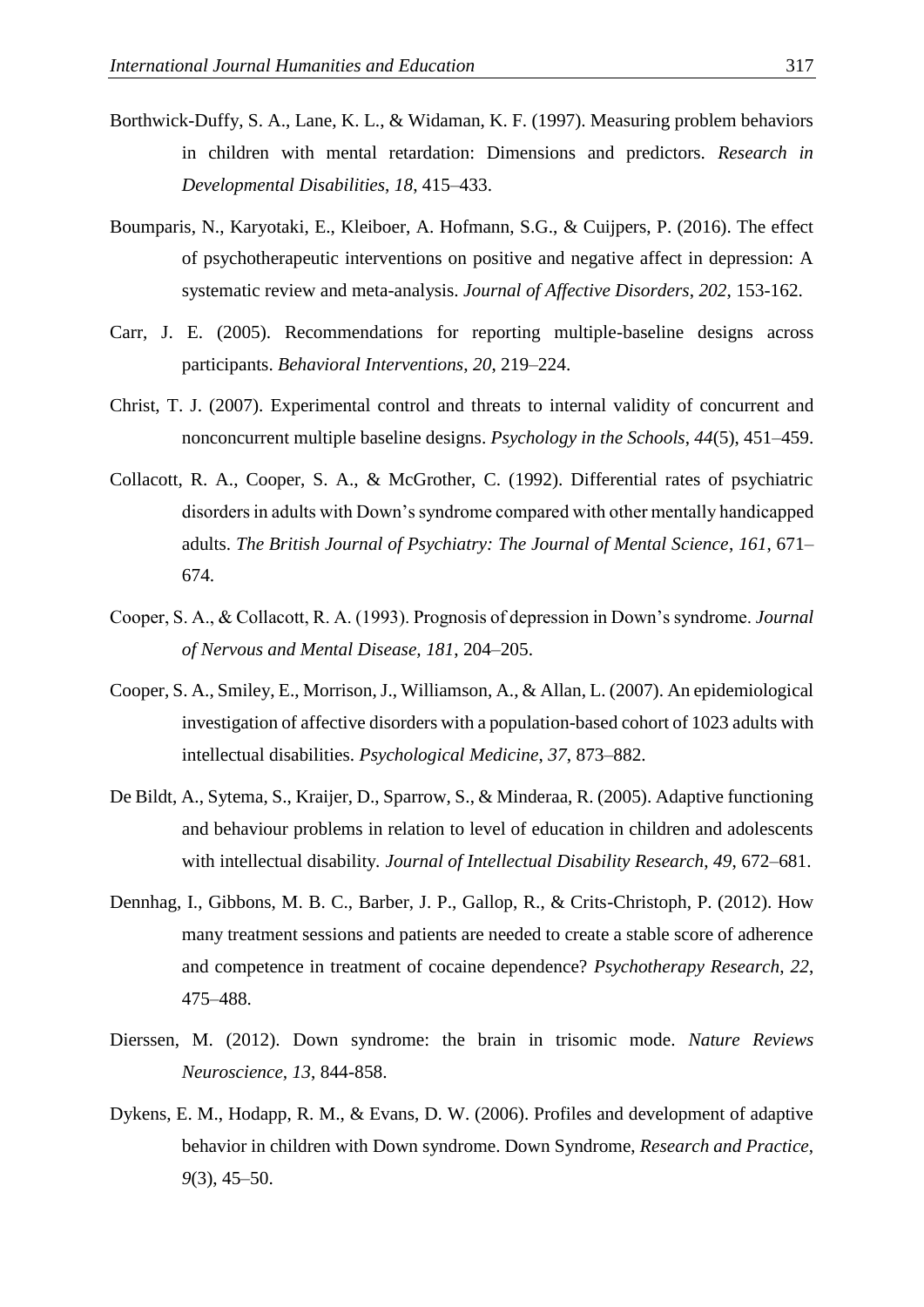- Ehrlich, M. E., & Kratochwill, T. R. (2002). Behavioral Consultation Therapy. *Encyclopedia of Psychotherapy*, *1*, 191–205.
- Eyberg, S. M. (2005). Tailoring and adapting parent–child interaction therapy to new populations. *Education and Treatment of Children, 28*(2), 197–201.
- Felce, D., & Emerson, E. (2001). Living with support in a home in the community: Predictors of behavioral development and household and community activity. *Mental Retardation and Developmental Disabilities Research Reviews, 7*, 75–83.
- Foley, K. R., Jacoby, P., Girdler, S., Bourke, J., Pikora, T., Lennox, N., and Leonard, H. (2013). Functioning and post-school transition outcomes for young people with Down syndrome. Child: Care, *Health and Development*, *39*, 789–800.
- Harrison, P. L., & Oakland, T. (2003). *Adaptive Behavior Assessment System*-Second Edition. San Antonio, TX: Harcourt.
- Harvey, M. T., May, M. E., & Kennedy, C. H. (2004). Nonconcurrent multiple baseline designs and the evaluation of educational systems. *Journal of Behavioral Education*, *13* (4), 267–276.
- Hawkins, B. A., Eklund, S. J., James, D. R., & Foose, A. K. (2003). Adaptive behavior and cognitive function of adults with Down syndrome: Modeling change with age. *Mental Retardation, 41*(1), 7–28.
- Hofmann, S. (2011). *Introduction to modern CBT: Psychological solutions to mental health problems.* Oxford, UK: Wiley-Blackwell.
- Holland, A. J., Hon, J., Huppert, F. A., & Stevens, F. (2000). Incidence and course of dementia in people with Down's syndrome: Findings from a population-based study*. Journal of Intellectual Disability Research*, *44*, 138–146.
- Holland, A.J., Hon, J., Huppert, F.A., Stevens, F., & Watson, P. (1998) A population-based study of the prevalence and presentation of dementia in adults with Down's syndrome. *British Journal of Psychiatry, 172*, 493-498.
- Horner, R. H., Carr, E. G., Strain, P. S., Todd, A. W., & Reed, H. K. (2002). Problem behavior interventions for young children with autism: A research synthesis. *Journal of Autism and Developmental Disorders*, *32*, 423–446.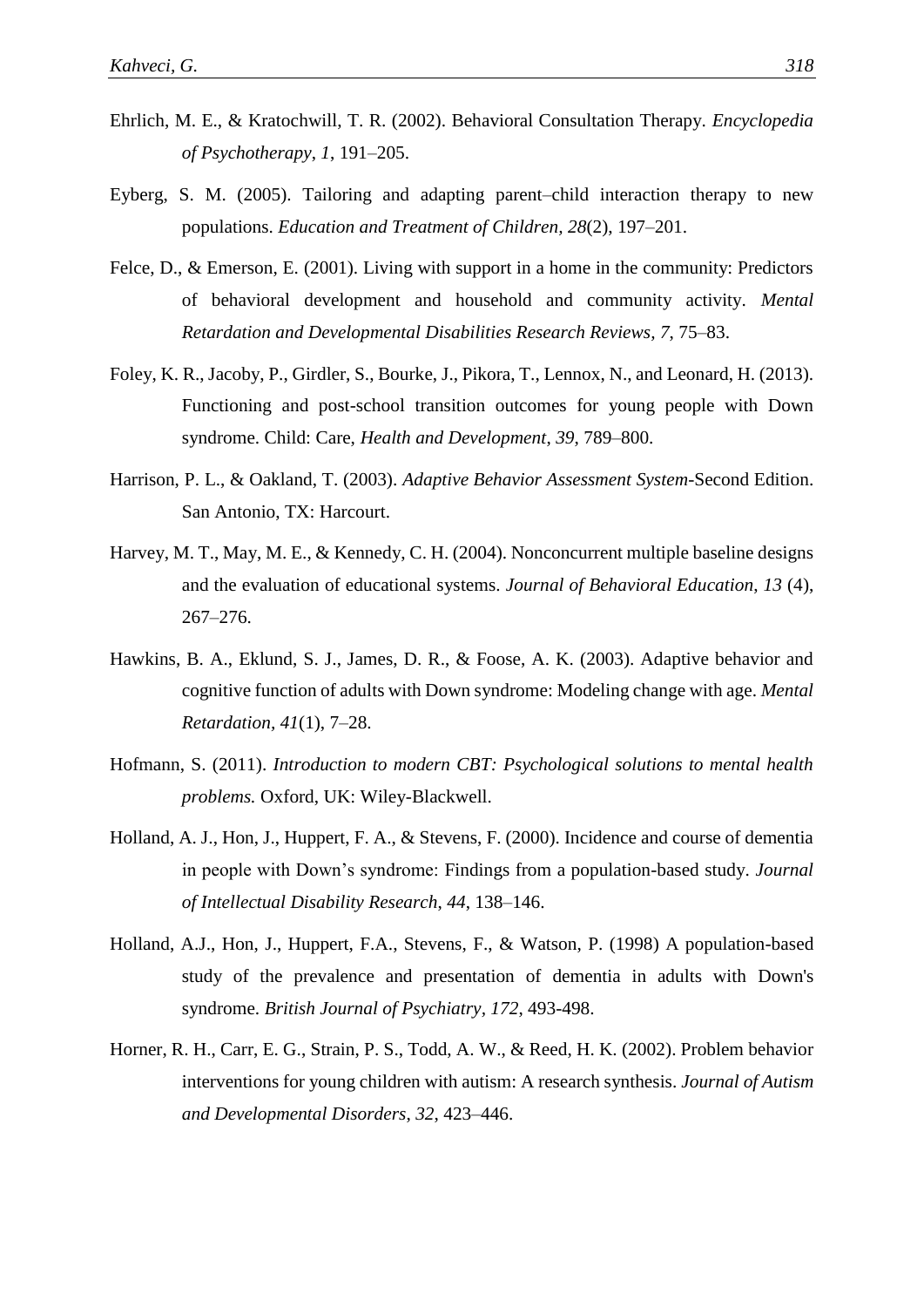- Hughes, C., & Ensor, R. (2011). Individual differences in growth in executive function across the transition to school predict externalizing and internalizing behaviors and selfperceived success at 6 years of age. *Journal of Experimental Child Psychology, 108*, 663–676.
- Janatian, S., Nouri, A., Shafti, A., Molavi, H., & Samavatyan, H. (2008) Effectiveness of play therapy on the bases of cognition behavioral approach of symptoms of attention deficit/hyperactivity disorder (ADHD) among primary school male students aged 9– 11. J Res *Behav Sci*, *2*,110–112
- Kırcaali-İftar, G., & Tekin, E. (1997). *Tek denekli araştırma yöntemleri*. Türk Psikologlar Derneği Yayınları.
- Landreth, G. (2002). *Play therapy: The art of the relationship* (2nd ed.). Philadelphia, PA: Brunner-Routledge.
- Lee, N. R., Fidler, D. J., Blakeley-Smith, A., Daunhauer, L., Robinson, C., & Hepburn, S. (2011). Caregiver-report of executive functioning in a population-based sample of young children with Down syndrome. *American Journal on Intellectual and Developmental Disabilities*, *116*(4), 290–304.
- Lott IT, Dierssen M. (2010). Cognitive deficits and associated neurological complications in individuals with Down syndrome*. Lancet Neurol*; *9*, 623-33.
- Lindsay, W.R., Howells, L., & Pitcaithly, D. (1993). Cognitive therapy for depression with individuals with intellectual disabilities. *British Journal of Medical Psychology*, *66*, 135-141.
- Loveland K. A, & Kelley M. L. (1988). Development of adaptive behavior in adolescents and young adults with autism and Down syndrome. *Am J Ment Retard*, *93*(1), 84–92.
- Matson, J. L., Dixon, D. R., & Matson, M. L. (2005). Assessing and treating aggression in children and adolescents with developmental disabilities: A 20 year overview. *Educational Psychology*, *25*, 151–181.
- McCabe, M.P., McGillivray, J.A., & Newton D.C. (2006). Effectiveness of treatment programs for depression among adults with mild/moderate intellectual disability. *Journal of Intellectual Disability Research, 50*, 239-247.
- Nadel, L. (2003). Down's syndrome: A genetic disorder in biobehavioral perspective. *Genes Brain and Behavior*, *2*, 156–166.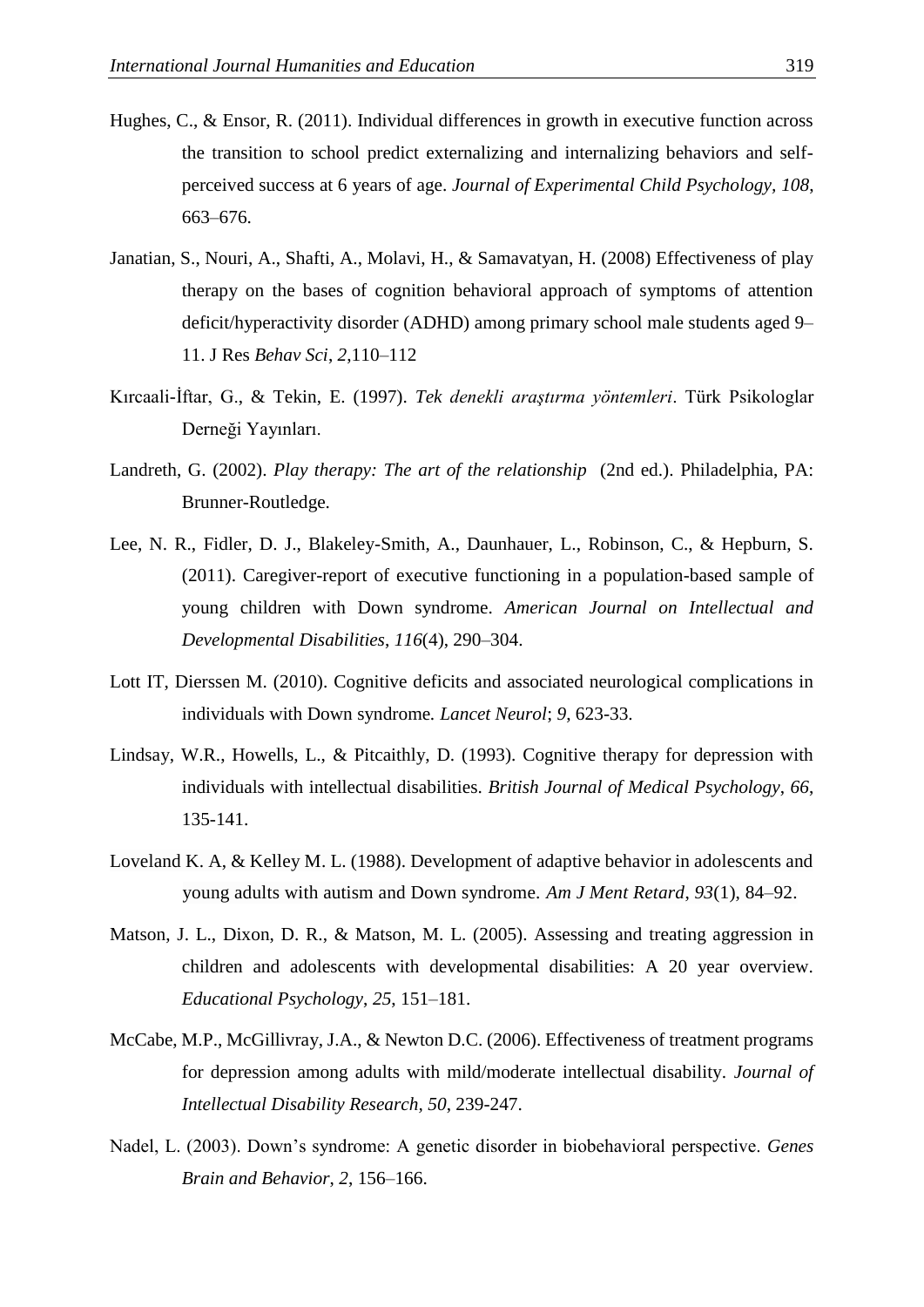- Nicham, R., Weitzdorfer, R., Hauser, E., Schubert, M., Wurst, E., Lubec, G., & Seidi, R. (2003). Spectrum of cognitive, behavioural and emotional problems in children and young adults with Down syndrome. *Journal of Neural Transmission, 67* (Suppl.), 173–191.
- Nota, L., Ferrrari, L., Soresi, S., & Wehmeyer, M.L. (2007). Self-determination, social abilities, and the quality of life of people with intellectual disabilities. *Journal of Intellectual Disability Research, 51*, 850-865.
- Pennington B. F., & Ozonoff S. (1996) Executive functions and developmental psychopathology. *Journal of Child Psychology and Psychiatry*, *37*, 51–87.
- Parent, V., Birtwell, K. B., & Lambright, N. (2016). Combining CBT and Behavior-Analytic Approaches to Target Severe Emotion Dysregulation in Verbal Youth With ASD and ID *Journal of Mental Health Research in Intellectual Disabilities, 9*, (1-2), 60-82.
- Perepletchikova, F. (2011). On the topic of treatment integrity. *Clinical Psychology: Science and Practice, 18*, 148–153.
- Prasher, V. P., & Hall, W. (1996). Short-term prognosis of depression in adults with Down's syndrome: Association with thyroid status and effects on adaptive behaviour. *Journal of Intellectual Disability Research, 40*, 32–38.
- Pujol, J., Hoyo, L., Blanco-Hinojo, L., Sola, S., Macia, D., Martinez-Vilavella, G., Amor, M., Deus, J. Rodriguez, J., Farre, M., Dierssen, M., & Torre, R. (2015) Anomalous brain functional connectivity contributing to poor adaptive behavior in Down syndrome*. Cortex*, *64*, 148-156.
- Reaven, J. A. (2009). Children with high-functioning autism spectrum disorders and cooccurring anxiety symptoms: Implications for assessment and treatment. *Journal for Specialists in Pediatric Nursing, 14*(3), 192–199.
- Rosner B. A., Hodapp R. M., Fidler D. J., Sagun J. N., & Dykens E. M. (2004) Social competence in persons with Prader-Willi, Williams and Down syndromes. *Journal of Applied Research in Intellectual Disabilities*, *17*, 209–17.
- Sheppard, L., & Unsworth, C. (2011). Developing skills in everyday activities and selfdetermination in adolescents with intellectual and developmental disabilities. *Remedial and Special Education, 32*, 393– 405.